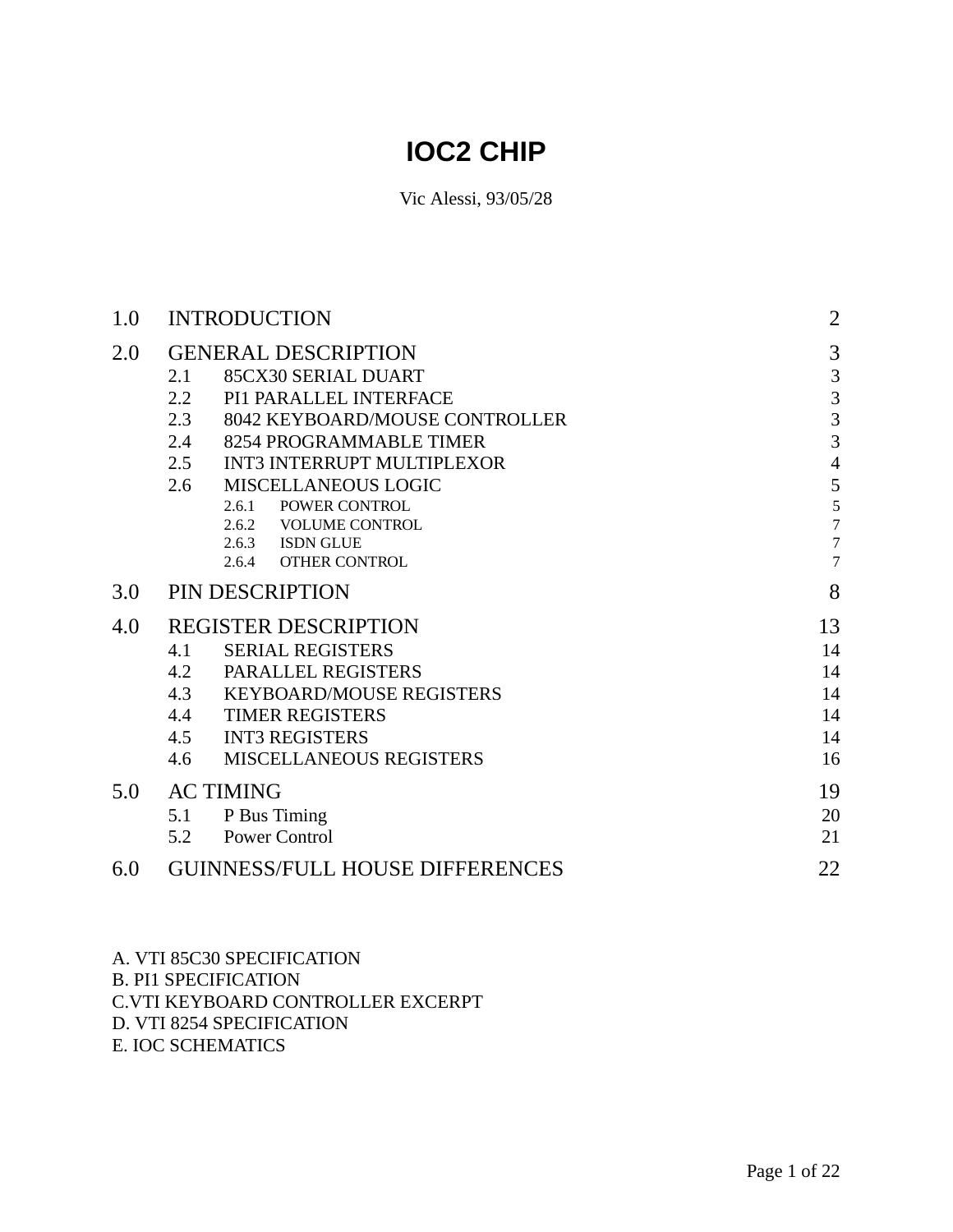# **1.0 INTRODUCTION**

The I/O Controller (IOC) Chip is a single ASIC that contains 2 serial ports, a parallel port, a keyboard and mouse controller, programmable timer, interrupt multiplexor, and some miscellaneous logic. The miscellaneous logic includes control/status for a number of functions throughout the system, including power control, volume control, ISDN glue, and other control.

The IOC2 will be used in Guinness, and will hopefully be used in a cost reduced version of Full House. This cost reduction will require a board spin to replace the current discrete implementation with the IOC, but should be transparent to Software, except for a few minor differences. These Differences will be mentioned in their relevant sections.

The IOC2 will be turn-keyed by VLSI Technology Inc. VTI has existing macrocells for the Zilog Z85C30, Intel 8042 Keyboard/Mouse controller, and Intel 8254 Programmable Interval Timer. The rest of the circuitry will be provided by SGI, including the Parallel Interface (PI1), and an updated version of the INT2 interrupt multiplexor. VTI will also be required to add enhancements to the 85C30 to provide '85CX30' functionality. This added functionality is discussed in further detail in Section 2.1

The IOC2 chip contains 70 inputs, 40 outputs, 35 bidirectionals, 6 JTAG test pins, and 21 power and ground pins for a total of 172 pins. Power is estimated at 659 mW.

The chip can be broken into six sections: (1) VTI 85CX30 Serial DUART, (2) SGI PI1 Parallel Interface (3) VTI 8042 Keyboard/Mouse Controller (4) VTI 8254 Programmable Timer (5) SGI INT3 Interrupt Multiplexor

(6) Miscellaneous Control

The six sections are described in more detail in the next section. This is followed by a section on pin descriptions and a section describing the register set. The last section covers AC timing parameters. As a final note, an attempt was made to not duplicate information that already existed in the various macrocell specifications. These specifications should be attached at the end of this document, and include the following macrocells: VTI 85C30, SGI PI1, VTI 8042, and VTI 8254. Also included in accompanying documentation should be the IOC2 schematics, dated 92/11/16.

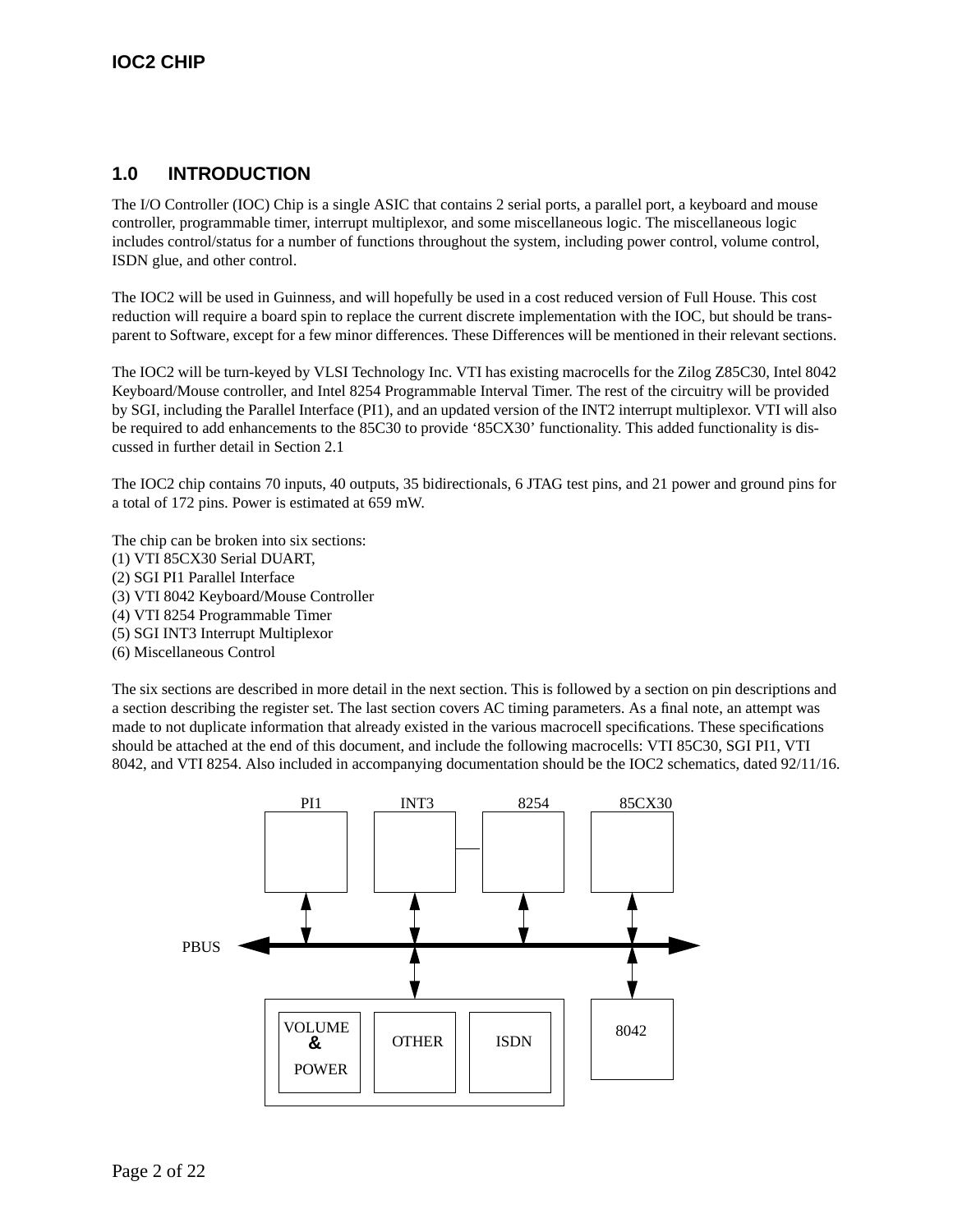# **2.0 GENERAL DESCRIPTION**

#### 2.1 85CX30 SERIAL DUART

This macrocell provides the same functionality at the Zilog Z85C30 Enhanced Serial Communication Controller (ESCC), plus several enhancements. The ESCC is a dual-channel, full-duplex data communications controller capable of supporting several protocols. Each channel is capable of RS232 (ARC) or RS422 (Mac) transmission. Each channel is also capable of supporting MIDI. In addition, the 'X' version contains several enhancements found in the Z85C230. These include:

- (1) 4-Byte Deep Transmit FIFO
- (2) 8-Byte Deep Receive FIFO
- (3) Write Register 7' (prime)
- (4) Modified Databus Timing
- (5) RR0 Status Latched During Read

Full House differs from Guinness in that it uses a full blown Zilog 85C230 with some additional features. These features include any of the 230 enhancements that relate to SDLC or Synchronous protocols. None of these features should be needed, so Guinness and Full House serial port drivers should be functionaly equivalent. It is believed that the 85C30 has enough SLDC capability to drive Apple Talk, since this is the orginal DUART used in the Mac.

See the VTI 85C30 excerpt at the end of this specification for more details.

#### 2.2 PI1 PARALLEL INTERFACE

The parallel interface functionality is derived from the Parallel Interface (PI1) Chip, developed by Scott Sellers and John Lin of SGI. Is has four modes of operation: standard parallel port (SPP), SGI parallel port (SGIPP), HP BOISE high speed parallel port (HPBPP), and a Ricoh scanner mode. To support the different specifications, there are two basic modes of operation: register mode and DMA mode. In register mode, used primarily for SPP operations, all the control necessary to transfer data is performed by reads/writes to internal registers. For support of higher transfer rates, DMA mode is used. DMA mode provides automatic handshaking with the parallel device, reducing software overhead, and also contains an internal FIFO to reduce CPU intervention. The DMA channel can be tristated through the DMA\_SEL Register, so that this channel may be shared with another device. More on this in Section 4.6. Functionality between Guinness and Full House are identical.

See the PI1 specification at the end of this document for more information.

#### 2.3 8042 KEYBOARD/MOUSE CONTROLLER

This macro provides the same functionality as an Intel 80C42 controller loaded with a standard PC BIOS. The mouse and keyboard should be configured for PS/2 mode. Full House uses a discrete implementation of the Intel 8042 loaded with an Award BIOS. It is unknown at this time how the Award and VTI BIOS differ.

See the VTI excerpt at the end of this documentation for further details.

#### 2.4 8254 PROGRAMMABLE TIMER

This macro provides the same functionality as an Intel 82C54 Programmable Interval Timer. This macro contains 3 programmable timers. A divide-by-20 state machine provides a 1MHz clock to Counter 2 for 1uS timer resolution. It is easy to derive any other source using the three counters. Counter 2 output clocks the other two counters. The terminal counts of Counter 0 and Counter 1 trigger interrupts to the INT3. This functionality is identical to that of the INT2 timer circuitry. The only difference between Full House (which uses INT2) and Guinness is that INT3 and the 8254 registers are located at different addresses.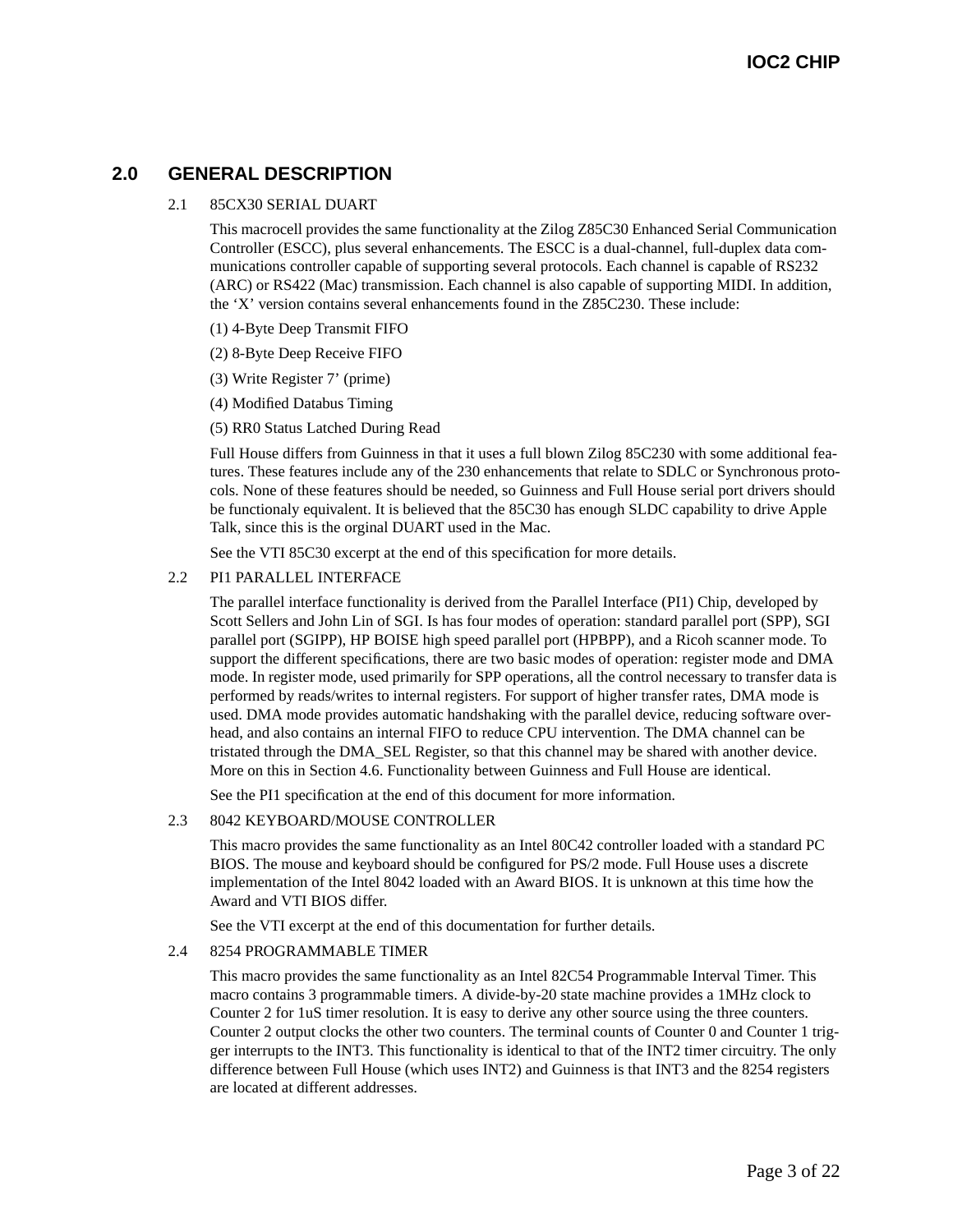See the VTI 82C5 Megacell Specification at the end of this document.

#### 2.5 INT3 INTERRUPT MULTIPLEXOR

The Interrupt Multiplexor macrocell will be supplied by SGI and will be an updated version of the INT2 chip (hereafter referred to as INT3). INT3 is functionally identical to INT2, with the following exceptions:

- R3000 reset support has been removed.
- LED (general output) Register has been removed.
- FPU Interrupt support has been removed.
- Register set base address has changed.
- The 8254 system timer is now discussed as a separate entity in Section 2.4.
- There is now a ERROR STATUS register, which allows S/W to identify the source of a Bus Error.
- VME Interrupt inputs were replaced by mappable, polarity-selectable interrupt inputs.

- Vertical Status was removed. The same functionality can be obtained by using a mappable interrupt and setting the corresponding mask bit low.

- The special latching property of FIFO\_FULL\_N was removed. Future graphics systems (such as Newport) should latch this interrupt before sending it to the IOC. Existing graphics (such as Express) should solve this problem locally. This is also true for VERT\_RETRACE\_N, which needs some glue logic in current systems.

- Local1 bits 2 and 0, which were reserved in INT2, are now being used.

INT3 operation is pretty basic. Interrupts throughout the system are input to INT3 where they are multiplexed out onto 5 different priority level interrupt outputs. INT3 expects to see a latched, leveltriggered interrupt. It does no internal latching, with the exception of the timer interrupts. The 5 interrupt output levels are as follows:

- Level 4, Bus Error

There are 3 bus error interrupts. These interrupts are not maskable. Their status can be read at IOC address 29\h.

- Level 3, Timer 1

There is a single TIMER1 interrupt that comes from the 8254 Timer. This interrupt is latched by INT3, and is cleared by writing a '1' to bit 1 of the Timer Clear Reg, or by a system reset. See attached VTI specification for more information on the Timer.

- Level 2, Timer 0

There is also a single TIMER0 interrupt that comes from the 8254 Timer. This interrupt is latched by INT3, and is cleared by writing a '1' to bit 0 of the Timer Clear Reg, or by a system reset. See Section 2.4 for more information on the Timer.

- Level 1, Local 1

There are 8 local1 interrupts, including MAP\_INT1. Each interrupt is masked by its respective bit in the Local1 Mask Reg. The interrupts' status can be read through the Local1 Status Reg. Status can always be read regardless of the state of the mask bit.

- Level 0, Local 0

There are 8 local0 interrupts, including MAP\_INT0. Each interrupt is masked by its respective bit in the Local0 Mask Reg. The interrupts' status can be read through the Local0 Status Reg. Status can always be read regardless of the state of the mask bit.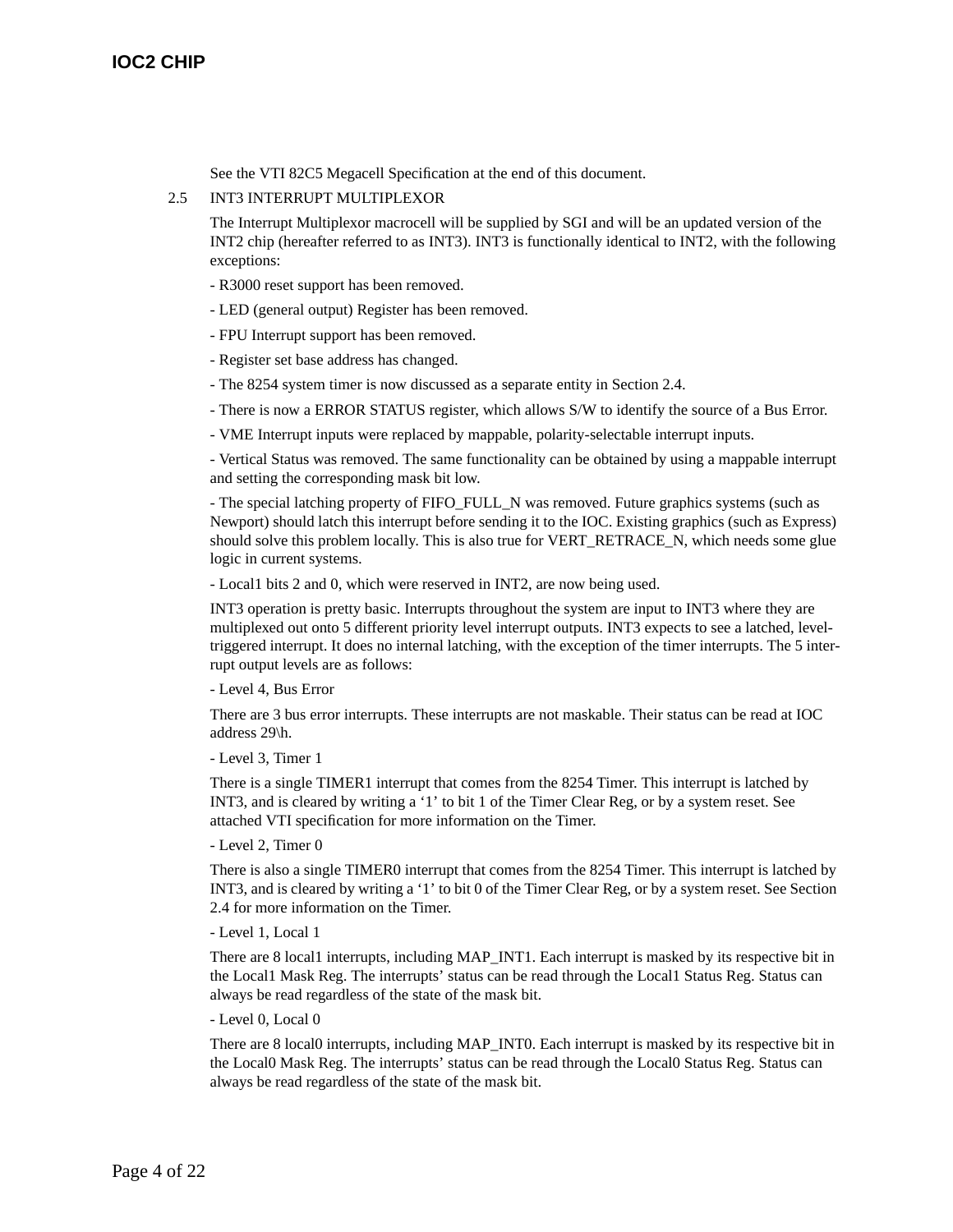In addition, there are also 8 mappable polarity-selectable, interrupts. The polarities for each interrupt are set through their respective bit in the Map Pol Reg. These interrupts can be masked separately by two separate registers, Map Mask1 and Map Mask0, to produce MAP\_INT1 and MAP\_INT0, respectively. MAP\_INT1becomes a Local1 interrupt, and MAP\_INT0 is a Local0 interrupt. The status of the mappable interrupts can be read from the Map Status Reg. Note that a '1' is always an active interrupt, regardless of how its polarity is set

Full House uses INT2, so see the beginning of this section for Full House/Guinness differences (note that the biggest difference is that the location of the INT3/8254 registers has changed).

See Section 4.5 for more details on the INT3 registers.

#### 2.6 MISCELLANEOUS LOGIC

The miscellaneous 'glue' logic that remains can be divided into four subsections: power control, volume control, ISDN glue, and other control. they are discussed in more detail below:

#### 2.6.1 POWER CONTROL

The power control circuitry provides software with the ability of controlling the power supply, more frequently known as soft power up/down. In this arrangement, the machine will have a single on/off button that is not connected directly to the supply. Instead, when the button is pressed, it will signal the IOC to turn the supply on. Below is a detailed explanation of how the power control functions. Refer to the IOC schematics at the back of this specification for a better understanding.

There are 8 important power control signals:

+5V AUX comes from the power supply and is always active as long as the supply is plugged in.

+5VCC comes from the power supply and is only active when INHIBIT\_N is not asserted.

DC GOOD comes from the power supply and is asserted when +5VCC is above 4.7V. It should remain below 0.8V when it is not asserted.

PWR\_CLR\_N clears bit 0 (Power State Bit) of the Panel Register when low. It should be connected to an RC circuit with a long enough time constant to effectively clear the Power State Bit when  $+5V$  AUX is first active. It has been estimated that  $4.7K$  x  $47uF = 220$  mS is sufficient. In addition, a 56K resistor should be connected in parallel to the Cap to ensure a rapid discharge when +5V AUX is removed.

INHIBIT\_N is an input to the supply, and inhibits the +5VCC line of the supply when asserted.

PWR\_INT\_N interrupts S/W when power-down has been requested. This interrupt is combined with UP and DOWN interrupts to produce PANEL\_INT\_N.

SW\_PWR\_N is asserted when the on/off button is pressed. Pull up through a 4.7K resistor to +5V AUX.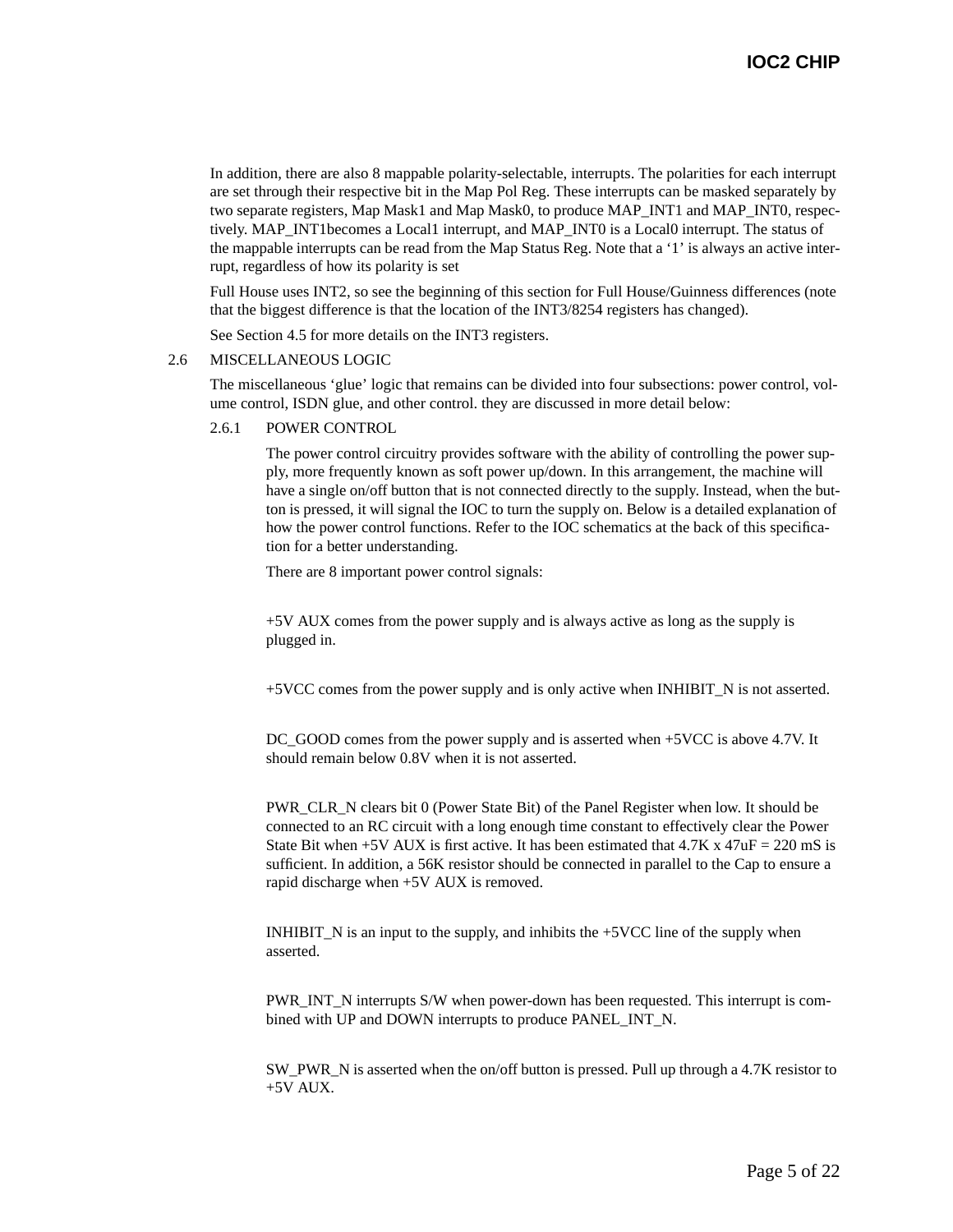RTC\_TMR\_N is asserted when the RTC watchdog timer is active. It is used to turn the machine back on after a power failure. Pull up through a  $4.7K$  resistor to  $+5V$  AUX.

The system has 3 valid states, based on the power supply outputs:

#### **OFF**

In this state, the supply is unplugged or there has been an AC power-failure. All supply outputs are at high impedance. All soft power control signals are at high impedance.

#### AUX

In this state, the supply is plugged in, and the +5V AUX line is active. the main power, +5VCC is inhibited, so the system remains powered off.

#### MAIN

In this state, both +5V AUX and +5VCC are active, and the system is now powered up.

There are 4 valid events that can change the state of the power supply. The events are based on the following state machine:



STANDBY occurs when the power supply cord is plugged in or power returns after an AC power-failure. First, this causes the +5V AUX circuitry to become active. The Power State Bit (bit 0 of the Panel Reg) should get cleared through PWR\_CLR\_N, ensuring that INHIBIT\_N will be asserted and the system will remain off. After a given time, the Cap will charge up and the clear input of the Power State flop will de-assert. DC\_GOOD will remain low since the +5V supply is still off at this point. PWR\_INT\_N goes to an unknown state. S/ W does nothing during standby.

POWERUP occurs when INHIBIT\_N is de-asserted and +5VCC becomes active, powering up the system. This is caused in one of two ways: the user can press the ON/OFF button, or the RTC\_TMR\_N output may be asserted. In either case, the Power State Bit is preset, and INHIBIT\_N is deasserted. If ON/OFF is pressed, PWR\_INT\_N is also asserted. This interrupt should be masked at power up and cleared during initialization. 20nS after +5VCC reaches 4.7V, DC\_GOOD will get asserted by the power supply. This signal masks out any floating signals until main power is at a normal level. Any PBUS signals should now be at a stable level. During this transaction, S/W must do the following: (1) Mask and clear PWR\_INT\_N during initialization. This bit is masked by clearing bit 1 of the INT3 Local1 Mask Register. The interrupt can be cleared by writing 0x03 to the Power Control Register. (2) Activate the RTC watchdog timer. This will assert RTC\_TMR\_N, which will restart the machine in the event of a power failure.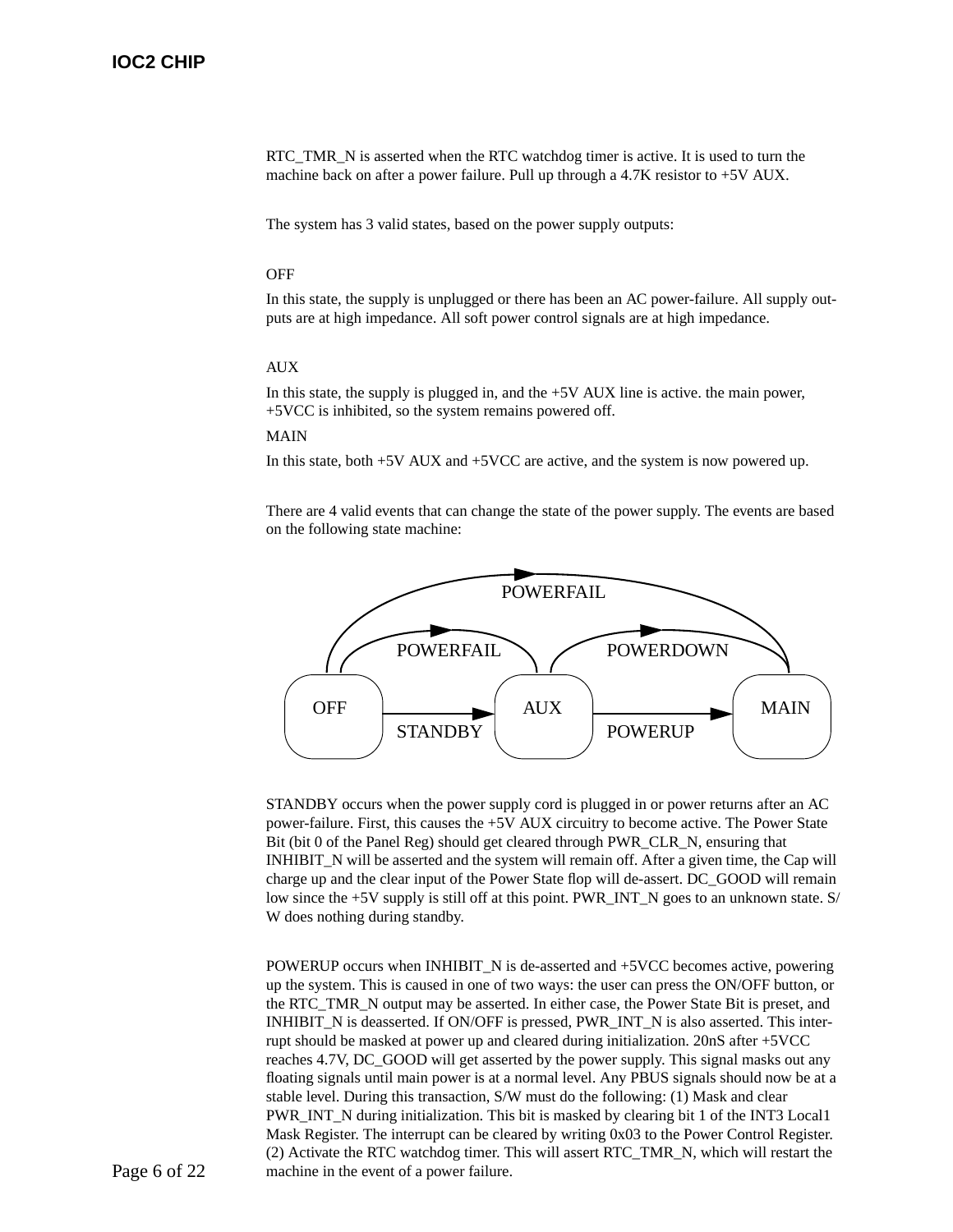POWERDOWN occurs when several things happen. First, the ON/OFF button is pressed, which asserts PWR\_INT\_N. Software now has the opportunity to check to make sure it is safe to power down. If it is not, power down is aborted by clearing the interrupt and returning to normal operation. If it is all right to power down, S/W can gracefully shutdown the system, and as a last step, assert INHIBIT\_N to the power supply. This causes +5VCC to turn off and DC\_GOOD de-asserts. S/W steps for powerdown: (1) deactivate the RTC watchdog timer. This deasserts RTC TMR N.  $(2)$  Turn the machine off. This is done by writing 0x20 to the Power Control Register. As a last note, Power-down can also be achieved by a pulldown menu option.

POWERFAIL occurs whenever the power cord is unplugged or there is an AC power-failure. The power supply returns to the OFF state, and all signals go to high impedance, except RTC TMR<sub>N</sub>. This signal retains its state, because it is powered by the RTC battery. S/W needs to do nothing, since it set the watchdog timer when it first powered on.

Full House and Guinness have the same power control functionality.

#### 2.6.2 VOLUME CONTROL

The volume control circuit takes as input an up and down volume button. It asserts an UP\_INT\_N if the 'UP' button is pressed, and DOWN\_INT\_N if the 'DOWN' button is pressed. These interrupts are combined with the PWR\_INT\_N power interrupt mentioned in the last section to produce PANEL\_INT\_N. This interrupt can be masked/read through INT3. The Panel Register provides the ability to read both the interrupt status and the button status (whether button is still depressed) via the Volume Register. This register should be monitored while either button is held, and the volume setting should get updated accordingly.

If both buttons are pressed simultaneously, a muting function occurs. The volume setting should get stored in non-volatile RAM during power down.

Full House does not have any support for Volume Control.

#### 2.6.3 ISDN GLUE

The IOC2 contains glue for the DMA signals. This glue is necessary because of polarity differences and the fact that the Siemans ISDN chip only has a single DMA Acknowledge for both Trasmit/Receive DMA Requests. These DMA channels can be tristated internally, through the DMA\_SEL Register. See section 4.6 for more details.

#### 2.6.4 OTHER CONTROL

This group contains the left-over input and output control signals for Guinness and Full House. There is also eight general control lines that can be individually programmed as inputs or outputs for any unforseen, last minute control. See the register descriptions for GENERAL CONTROL, GC SELECT, READ, WRITE, RESET, DMA\_SEL, and SYS ID in section 4 for a detailed overview.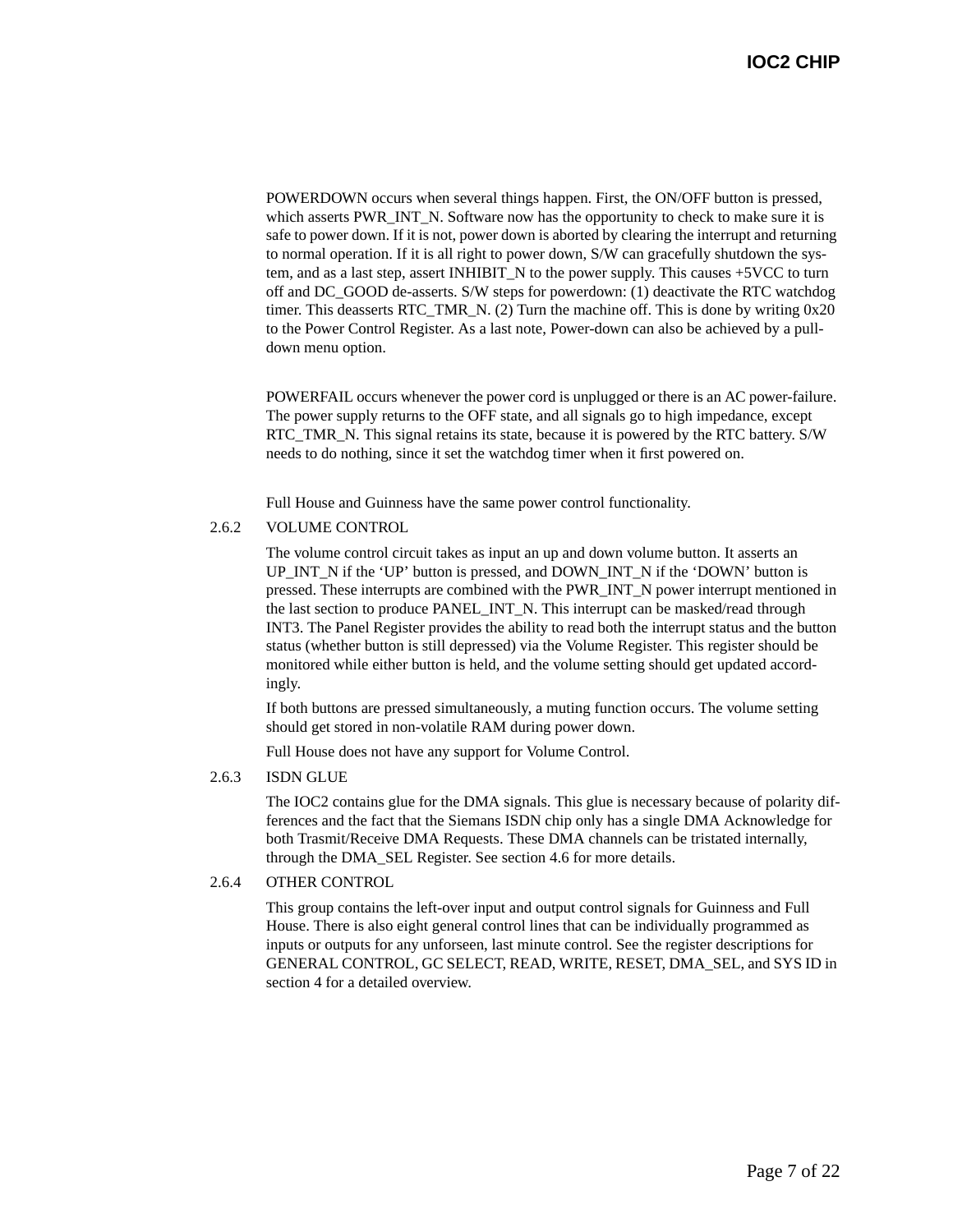# **3.0 PIN DESCRIPTION**

| Signal       | Type         | Drive          | Pin                                                                                      | <b>P_BUS INTERFACE PINS</b>                              |
|--------------|--------------|----------------|------------------------------------------------------------------------------------------|----------------------------------------------------------|
| ADDR < 5:0>  | Input        |                | 5 > 141<br><4>142<br>$<$ 3> 143<br><2>144<br><1>145<br>$<0$ 146                          | P-bus address lines.                                     |
| DATA $< 7:0$ | <b>Bidir</b> | $8 \text{ mA}$ | $<7$ 155<br>< 6 > 157<br>5 > 158<br><4>159<br>$<3$ > 160<br><2>161<br><1>162<br>$<0$ 164 | P-bus data lines.                                        |
| $RD_N$       | Input        |                | 152                                                                                      | P-bus read strobe, active low.                           |
| WR_N         | Input        |                | 154                                                                                      | P-bus write strobe, active low.                          |
| IOC_CS_N     | Input        |                | 150                                                                                      | IOC chip select.                                         |
| DRQ_N        | Output       | $2 \text{ mA}$ | 119                                                                                      | P-bus DMA request from parallel port, active low.        |
| DACK_N       | Input        |                | 139                                                                                      | HPC3 P-bus DMA acknowledge to parallel port, active low. |
| TC           | Input        |                | 140                                                                                      | P-bus DMA terminal count.                                |

| Signal             | Type         | <b>Drive</b>     | Pin                   | <b>SERIAL PORT PINS</b>                                                    |
|--------------------|--------------|------------------|-----------------------|----------------------------------------------------------------------------|
| RXDx_N             | Input        |                  | $(1)$ 104<br>(2) 94   | Receive Data. There is an input for each UART.                             |
| RTCx_N             | Input        |                  | (1) 102<br>(2) 101    | Receive/Transmit Clock input to 85C30. There is an input for each<br>UART. |
| TRCx N             | <b>Bidir</b> |                  | $(1)$ 105<br>(2)95    | Transmit/Receive Clock input to 85C30. There is an input for each<br>UART. |
| CTSx N             | Input        |                  | $(1)$ 106<br>(2)96    | Clear to Send, active low. There is an input for each UART.                |
| SYNCx N            | <b>Bidir</b> |                  | $(1)$ 103<br>(2)93    | SYNC input to 85C30. There is an input for each UART.                      |
| DCD <sub>x</sub> N | Input        |                  | (1) 112<br>$(2)$ 100  | Data Carrier Detect, active low. There is an input for each UART.          |
| <b>TXDx</b>        | Output       | 2mA              | (1) 108<br>(2)97      | Transmit Data. There is an output for each UART.                           |
| DTRx N             | Output       | 2mA              | (1) 110<br>(2)98      | Data Terminal Ready, active low. There is an output for each UART.         |
| RTSx N             | Output       | 2 <sub>m</sub> A | $(1)$ 111<br>$(2)$ 99 | Request to send, active low. There is an output for each UART.             |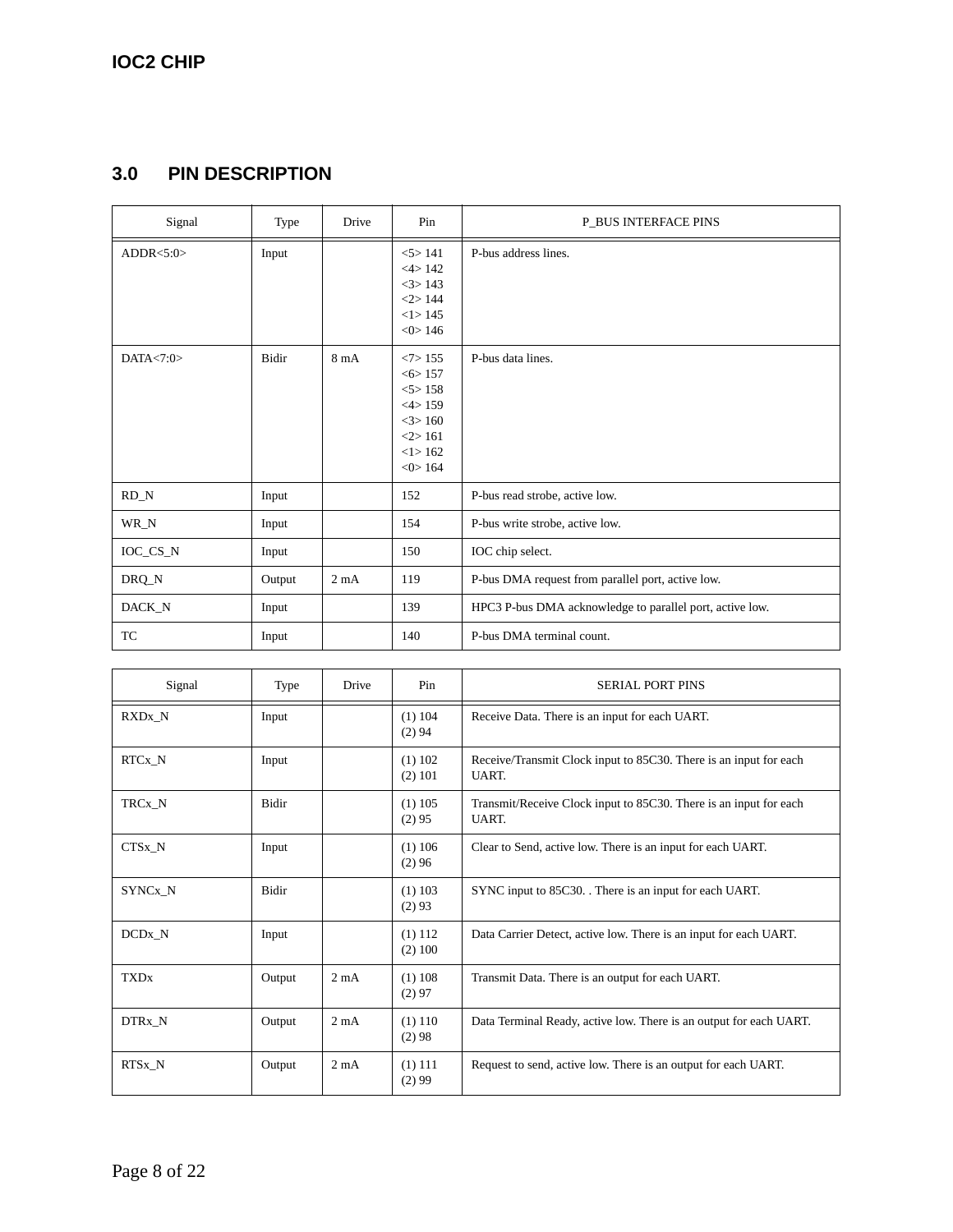| Signal      | Type   | Drive          | Pin              | <b>SERIAL PORT PINS</b>                                                                                            |
|-------------|--------|----------------|------------------|--------------------------------------------------------------------------------------------------------------------|
| PC MODEX N  | Output | $2 \text{ mA}$ | (1) 68<br>(2) 65 | ARC Mode select, active low. There is an output for each UART.                                                     |
| MAC MODEx N | Output | $2 \text{ mA}$ | (1) 71<br>(2) 70 | Mac Mode select, active low. RTSx_N must be low for this signal to be<br>active. There is an output for each UART. |

| Signal      | Type         | Drive           | Pin                                                                                  | PARALLEL PORT PINS                                                                                                                                                                                                         |
|-------------|--------------|-----------------|--------------------------------------------------------------------------------------|----------------------------------------------------------------------------------------------------------------------------------------------------------------------------------------------------------------------------|
| PD < 7:0>   | <b>Bidir</b> | $12 \text{ mA}$ | $<7$ 123<br>< 6 > 124<br>5 > 125<br><4>126<br>3 > 127<br>2 > 128<br><1>129<br><0>130 | Parallel Port Address/Data Bus.                                                                                                                                                                                            |
| ACK_N       | Input        |                 | 134                                                                                  | Used as a data transfer acknowledge, active low.                                                                                                                                                                           |
| <b>BUSY</b> | Bidir        | $12 \text{ mA}$ | 116                                                                                  | In SPP, SGIPP, and HPBPP write mode this pin is an output data strobe.<br>In Ricoh this is output when pr/sc is low.                                                                                                       |
| PE          | Input        |                 | 135                                                                                  | Signals paper end status. In HPBPP mode the peripheral uses this to<br>acknowledge direction. If it is asserted it indicates forward, otherwise<br>reverse is assumed.                                                     |
| <b>SLCT</b> | Input        |                 | 114                                                                                  | Selects the on/off line status of the printer.                                                                                                                                                                             |
| ERR_N       | <b>Bidir</b> | $12 \text{ mA}$ | 115                                                                                  | Active low. Monitors error/fault status of the printer, but in Ricoh mode<br>this is an output pr/sc denoting DMA direction.                                                                                               |
| STB_N       | Bidir        | $12 \text{ mA}$ | 120                                                                                  | Active low. In SPP, SGIPP, and HPBPP write mode this pin is an output<br>data strobe. In Ricoh this is output when pr/sc is low.                                                                                           |
| AFD_N       | Output       | $12 \text{ mA}$ | 121                                                                                  | Active low. Signals autofeed. In HPBPP read mode, this indicates host<br>ready for data, and handshakes with ACK_N. In HPBPP write mode,<br>this is driven high.                                                           |
| INIT_N      | Output       | $12 \text{ mA}$ | 136                                                                                  | Active low. Reset output to the printer. In HPBPP mode, this indicates<br>transfer direction $(1=write, 0=read)$ .                                                                                                         |
| SLIN_N      | Output       | $12 \text{ mA}$ | 137                                                                                  | Active low. In SPP mode this active low output denotes that data transfer<br>direction is from printer to host. In SGIPP it is an input denoting a no<br>ink status from the printer. This is always de-asserted in HPBPP. |
| ERR_DIR     | Output       | $2 \text{ mA}$  | 117                                                                                  | Direction control error signal.                                                                                                                                                                                            |
| ADO_EN      | Output       | $2 \text{ mA}$  | 118                                                                                  | Direction control for PD<7:0>.                                                                                                                                                                                             |

| Signal          | Type         | Drive           | Pin          | <b>KEYBOARD/MOUSE PINS</b>         |
|-----------------|--------------|-----------------|--------------|------------------------------------|
| <b>KBD DATA</b> | <b>Bidir</b> | $12 \text{ mA}$ |              | Keyboard Data, open drain output.  |
| KBD CLK         | <b>Bidir</b> | $12 \text{ mA}$ |              | Keyboard Clock, open drain output. |
| MSE DATA        | <b>Bidir</b> | $12 \text{ mA}$ | 4            | Mouse Data, open drain output.     |
| MSE CLK         | <b>Bidir</b> | $12 \text{ mA}$ | <sub>6</sub> | Mouse Clock, open drain output.    |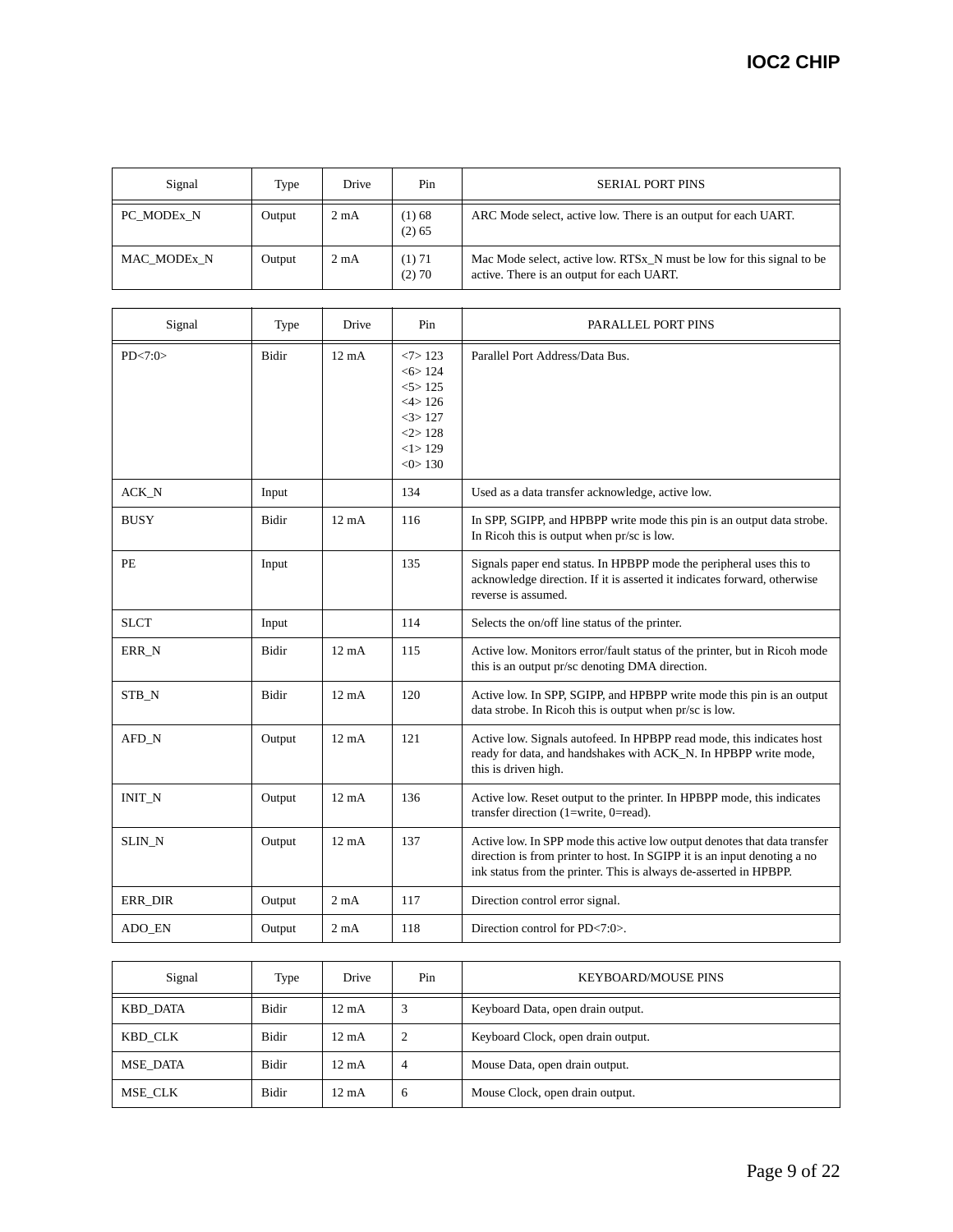| Signal              | Type   | Drive | Pin                                                   | <b>INTERRUPT CONTROLLER PINS</b>                                                    |
|---------------------|--------|-------|-------------------------------------------------------|-------------------------------------------------------------------------------------|
| HPC_BUS_ERROR       | Input  |       | 14                                                    | HPC3 bus error.                                                                     |
| <b>MC_BUS_ERROR</b> | Input  |       | 13                                                    | MC bus error.                                                                       |
| EISA_ERROR_N        | Input  |       | 15                                                    | EISA error, active low.                                                             |
| VERT_RETRACE_N      | Input  |       | 16                                                    | Vertical Retrace, active low.                                                       |
| VIDEO_VSYNC_N       | Input  |       | 17                                                    | Video Vsync, active low.                                                            |
| AC_FAIL_N           | Input  |       | 18                                                    | AC Fail, active low.                                                                |
| HPC_DMA_DONE        | Input  |       | 19                                                    | HPC DMA done.                                                                       |
| $LOCAL1_N <2>$      | Input  |       | 30                                                    | General purpose interrupt, reserved in INT2.                                        |
| $LOCAL1_N <0>$      | Input  |       | 31                                                    | General purpose interrupt, reserved in INT2.                                        |
| <b>GRX_INT_N</b>    | Input  |       | 27                                                    | Graphics interrupt, active low.                                                     |
| MC_DMA_DONE         | Input  |       | 20                                                    | MC DMA done.                                                                        |
| ENET_INT            | Input  |       | 22                                                    | Ethernet interrupt.                                                                 |
| SCSI1_INT           | Input  |       | 24                                                    | SCSI channel 1 interrupt.                                                           |
| SCSI0_INT           | Input  |       | 25                                                    | SCSI channel 0 interrupt.                                                           |
| FIFO_FULL_N         | Input  |       | 26                                                    | FIFO full interrupt, active low.                                                    |
| MAP_INT_N<7:6,3:0>  | Input  |       | <7>28<br>< 6 > 29<br><3>32<br><2>33<br><1>34<br><0>35 | Mappable interrupts for general use. Polarity selectable, default is active<br>low. |
| CPU_INT_N<4:0>      | Output | 4mA   | <4>8<br><3>9<br><2>10<br><1>11<br>< 0 > 12            | CPU interrupt outputs.                                                              |

| Signal    | Type  | Drive | Pin | POWER/VOLUME CONTROL PINS                                                                                                            |
|-----------|-------|-------|-----|--------------------------------------------------------------------------------------------------------------------------------------|
| SW PWR N  | Input |       | 165 | On/Off Power Button, active low.                                                                                                     |
| SW UP N   | Input |       | 37  | Up Button input, active low.                                                                                                         |
| SW DOWN N | Input |       | 38  | Down Button input, active low.                                                                                                       |
| RTC TMR N | Input |       | 166 | RTC Watchdog Timer, active low. Used to turn the machine back on<br>after a power failure. Active low.                               |
| DC GOOD   | Input |       | 167 | Power supply signal indicating that the system has power.                                                                            |
| $+5V$ AUX | Input |       | 170 | Auxiliary $+5V$ from the power supply, continuously on as long as supply<br>is plugged in.                                           |
| PWR CLR N | Input |       | 168 | When AUX supply goes away, the Power State Register is cleared<br>through an external RC circuit connected to this line. Active low. |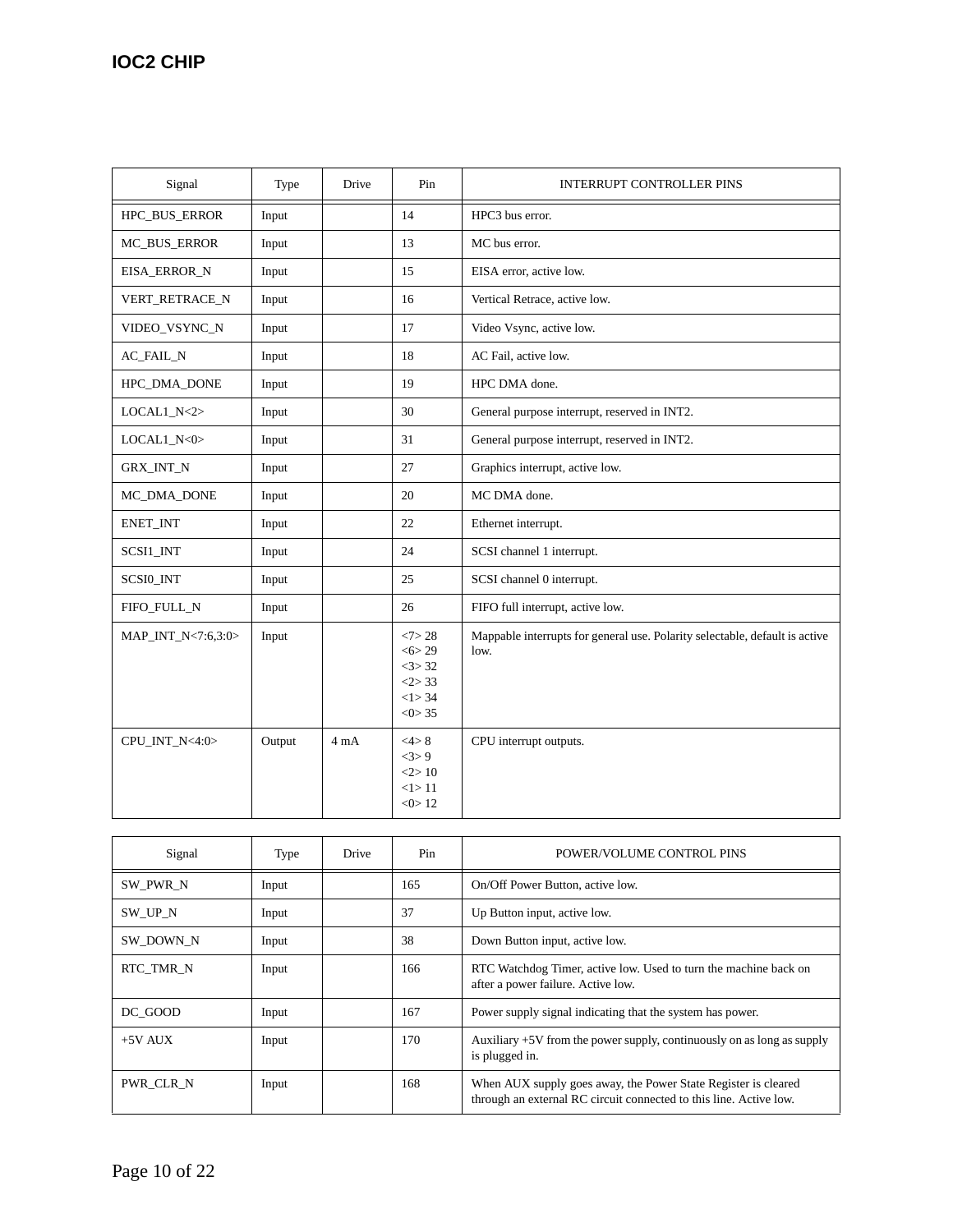| Signal           | Type   | Drive | Pin | POWER/VOLUME CONTROL PINS                                                                       |
|------------------|--------|-------|-----|-------------------------------------------------------------------------------------------------|
| <b>INHIBIT N</b> | Output | 12 mA | 169 | Controls the state of the power supply. A low inhibits the supply, high<br>turns the supply on. |

| Signal            | Type   | Drive          | Pin                  | <b>ISDN GLUE PINS</b>                                                                                       |
|-------------------|--------|----------------|----------------------|-------------------------------------------------------------------------------------------------------------|
| ISDN_DACKTx_N     | Input  |                | $(A)$ 39<br>$(B)$ 47 | Transmit DMA acknowledge from HPC3, active low. There is an input<br>for each ISDN B channel.               |
| ISDN_DACKRx_N     | Input  |                | $(A)$ 40<br>$(B)$ 48 | Receive DMA acknowledge from HPC3, active low. There is an input<br>for each ISDN B channel.                |
| ISDN_DRQTx        | Input  |                | $(A)$ 42<br>$(B)$ 50 | Transmit DMA request from Siemans HSCX. There is an input for each<br>ISDN B channel.                       |
| <b>ISDN_DRQRx</b> | Input  |                | $(A)$ 45<br>(B) 52   | Receive DMA request from Siemans HSCX. There is an input for each<br>ISDN B channel.                        |
| ISDN DACKx N      | Output | $4 \text{ mA}$ | $(A)$ 41<br>$(B)$ 49 | Transmit/Receive DMA acknowledge to Siemans HSCX, active low.<br>There is an input for each ISDN B channel. |
| ISDN_DRQTx_N      | Output | $4 \text{ mA}$ | $(A)$ 43<br>$(B)$ 51 | Transmit DMA request to HPC3, active low. There is an input for each<br>ISDN B channel.                     |
| ISDN_DRQRx_N      | Output | $4 \text{ mA}$ | $(A)$ 46<br>(B) 53   | Receive DMA request to HPC3, active low. There is an input for each<br>ISDN B channel.                      |
| <b>ISDN RST</b>   | Output | $4 \text{ mA}$ | 56                   | ISDN reset, settable through the Reset Register.                                                            |

| Signal              | Type   | Drive           | Pin                                                  | <b>MISCELLANEOUS PINS</b>                                                                |
|---------------------|--------|-----------------|------------------------------------------------------|------------------------------------------------------------------------------------------|
| SYS ID<4:0>         | Input  |                 | $<4$ >72<br>3 > 73<br><2>74<br>$<1$ > 75<br>< 0 > 76 | System ID bits, used to read board revision and system type.                             |
| ENET_LI_N           | Input  |                 | 77                                                   | Ethernet link indicator, active low. Indicates a TP link.                                |
| <b>ENET_PSTAT</b>   | Input  |                 | 78                                                   | Ethernet power status. A high indicates normal $+12V$ power.                             |
| SCSI1_PSTAT         | Input  |                 | 79                                                   | SCSI1 power status. A high indicates normal +5V power.                                   |
| <b>SCSIO PSTAT</b>  | Input  |                 | 80                                                   | SCSI0 power status. A high indicates normal +5V power.                                   |
| LED < 2:1>          | Output | $12 \text{ mA}$ | <2>54<br><1>55                                       | Sets the LED color. Low is orange, high is green.                                        |
| EISA_RST_N          | Output | $4 \text{ mA}$  | 57                                                   | Resets EISA for Full House, active low.                                                  |
| DC MARGIN HI        | Output | $12 \text{ mA}$ | 58                                                   | Set high to step voltage from $+5V$ to $+5.5V$ .                                         |
| DC MARGIN LO        | Output | $12 \text{ mA}$ | 59                                                   | Set high to step voltage from $+5V$ down to $+4.5V$ .                                    |
| <b>ENET AUTOSEL</b> | Output | $2 \text{ mA}$  | 60                                                   | Ethernet auto select. Set low for manual, high for auto-select via TP LI.                |
| ENET_PORTSEL        | Output | $2 \text{ mA}$  | 62                                                   | Ethernet port select. Set low for TP, high for AUI.                                      |
| <b>ENET_UTP</b>     | Output | $2 \text{ mA}$  | 63                                                   | Ethernet UTP select. Set high for 100 ohm unshielded TP, low for 150<br>ohm shielded TP. |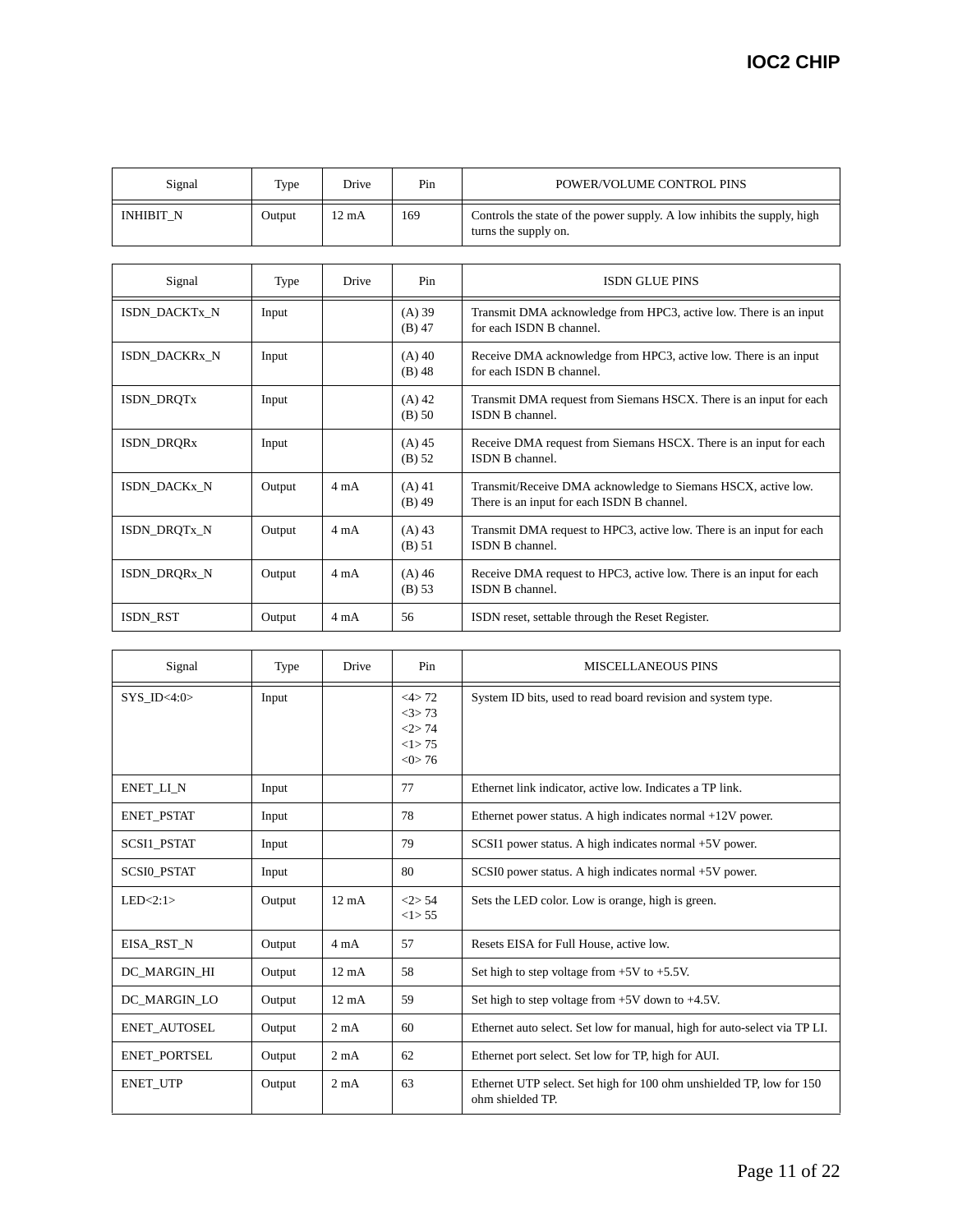| Signal          | Type   | Drive          | Pin                                                                   | <b>MISCELLANEOUS PINS</b>                                                                                                  |
|-----------------|--------|----------------|-----------------------------------------------------------------------|----------------------------------------------------------------------------------------------------------------------------|
| <b>ENET_NTH</b> | Output | $2 \text{ mA}$ | 64                                                                    | Ethernet NTH select. Set high for normal TP squelch threshold, set low<br>to reduce by 4.5dB.                              |
| CLK_20MHz       | Input  |                | 148                                                                   | 20 MHz system clock.                                                                                                       |
| CLK_SER         | Input  |                | 91                                                                    | 85CX30 Clock Input, selected through an internal mux. This clock<br>should only be used if 85C30 data loss problem exists. |
| RST N           | Input  |                | 81                                                                    | Chip reset, active low.                                                                                                    |
| GEN_CNTL<7:0>   | Bidir  | 4mA            | <7>82<br>5583<br>5 > 84<br><4>83<br>3 > 86<br><2>87<br><1>89<br><0>90 | General Control lines, programmable as either inputs or outputs.                                                           |

| Signal         | Type   | Drive          |     | <b>TEST PINS</b>          |
|----------------|--------|----------------|-----|---------------------------|
| <b>ENTEI</b>   | Input  |                | 138 |                           |
| <b>JTRST_N</b> | Input  |                | 173 | <b>JTAG Reset</b>         |
| <b>JTDI</b>    | Input  |                |     | JTAG Data In              |
| <b>JTMS</b>    | Input  |                | 171 | <b>JTAG Master Select</b> |
| <b>JTCK</b>    | Input  |                | 172 | <b>JTAG Clock</b>         |
| <b>JTDO</b>    | Output | $4 \text{ mA}$ | 174 | JTAG Data Out             |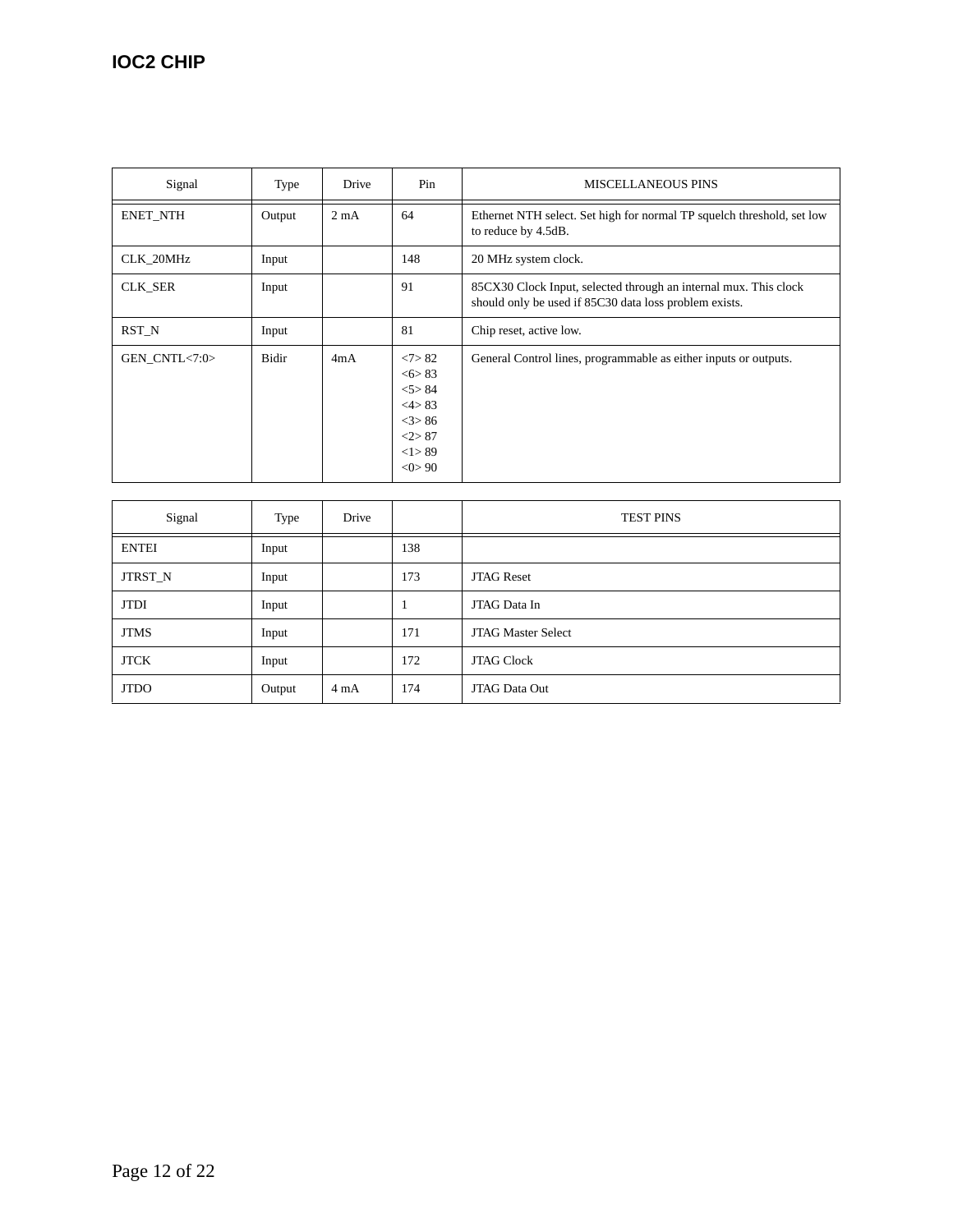# **4.0 REGISTER DESCRIPTION**

| 0x1FBD9800 | Parallel Port Data Register             | 0x1FBD9880 | INT3 Local0 Status Register                          |
|------------|-----------------------------------------|------------|------------------------------------------------------|
| 0x1FBD9804 | Parallel Port Control Register          | 0x1FBD9884 | INT3 Local0 Mask Register                            |
| 0x1FBD9808 | Parallel Port Status Register           | 0x1FBD9888 | INT3 Local1 Status Register                          |
| 0x1FBD980C | Parallel Port DMA Control Register      | 0x1FBD988C | INT3 Local1 Mask Register                            |
| 0x1FBD9810 | Parallel Port Interrupt Status Register | 0x1FBD9890 | INT3 Map Status Register                             |
| 0x1FBD9814 | Parallel Port Interrupt Mask Register   | 0x1FBD9894 | INT3 Map Mask0 Register                              |
| 0x1FBD9818 | Parallel Port Timer 1 Register          | 0x1FBD9898 | INT3 Map Mask1 Register                              |
| 0x1FBD981C | Parallel Port Timer 2 Register          | 0x1FBD989C | INT3 Map Pol Register                                |
| 0x1FBD9820 | Parallel Port Timer 3 Register          | 0x1FBD98A0 | <b>INT3 Timer Clear Register</b>                     |
| 0x1FBD9824 | Parallel Port Timer 4 Register          | 0x1FBD98A4 | <b>INT3 Error Status Register</b>                    |
| 0x1FBD9828 | Not Used                                | 0x1FBD98A8 | Not Used                                             |
| 0x1FBD982C | Not Used                                | 0x1FBD98AC | Not Used                                             |
| 0x1FBD9830 | Serial Port1 Command Transfer           | 0x1FBD98B0 | Timer Counter 0 Register                             |
| 0x1FBD9834 | Serial Port1 Data Transfer              | 0x1FBD98B4 | Timer Counter 1 Register                             |
| 0x1FBD9838 | Serial Port2 Command Transfer           | 0x1FBD98B8 | Timer Counter 2 Register                             |
| 0x1FBD983C | Serial Port2 Data Transfer              | 0x1FBD98BC | Timer Control Word Register                          |
| 0x1FBD9840 | Keyboard/Mouse Registers                | 0x1FBD98C0 | Reserved                                             |
| 0x1FBD9844 | Keyboard/Mouse Registers                | 0x1FBD98C4 | $\epsilon\,\epsilon$                                 |
| 0x1FBD9848 | <b>GC</b> Select Register               | 0x1FBD98C8 | $\epsilon\,\epsilon$                                 |
| 0x1FBD984C | <b>General Control Register</b>         | 0x1FBD98CC | $\overline{\mathfrak{c}}$                            |
| 0x1FBD9850 | Panel Register                          | 0x1FBD98D0 | $\epsilon\,\epsilon$                                 |
| 0x1FBD9854 | Not Used                                | 0x1FBD98D4 | $\overline{\mathfrak{c}}$                            |
| 0x1FBD9858 | System ID Register                      | 0x1FBD98D8 | $\epsilon\,\epsilon$                                 |
| 0x1FBD985C | Not Used                                | 0x1FBD98DC | $\epsilon\,\epsilon$                                 |
| 0x1FBD9860 | Read Register                           | 0x1FBD98E0 | $\epsilon\,\epsilon$                                 |
| 0x1FBD9864 | Not Used                                | 0x1FBD98E4 | $\boldsymbol{\varepsilon}\,\boldsymbol{\varepsilon}$ |
| 0x1FBD9868 | <b>DMA</b> Select Register              | 0x1FBD98E8 | $\boldsymbol{\varepsilon}\,\boldsymbol{\varepsilon}$ |
| 0x1FBD986C | Not Used                                | 0x1FBD98EC | $\overline{\mathfrak{c}}$                            |
| 0x1FBD9870 | <b>Reset Register</b>                   | 0x1FBD98F0 | $\boldsymbol{\varepsilon}\,\boldsymbol{\varepsilon}$ |
| 0x1FBD9874 | Not Used                                | 0x1FBD98F4 | $\overline{\mathfrak{c}}$                            |
| 0x1FBD9878 | Write Register                          | 0x1FBD98F8 | $\boldsymbol{\varepsilon}\,\boldsymbol{\varepsilon}$ |
| 0x1FBD987C | Not Used                                | 0x1FBD98FC | $\epsilon\,\epsilon$                                 |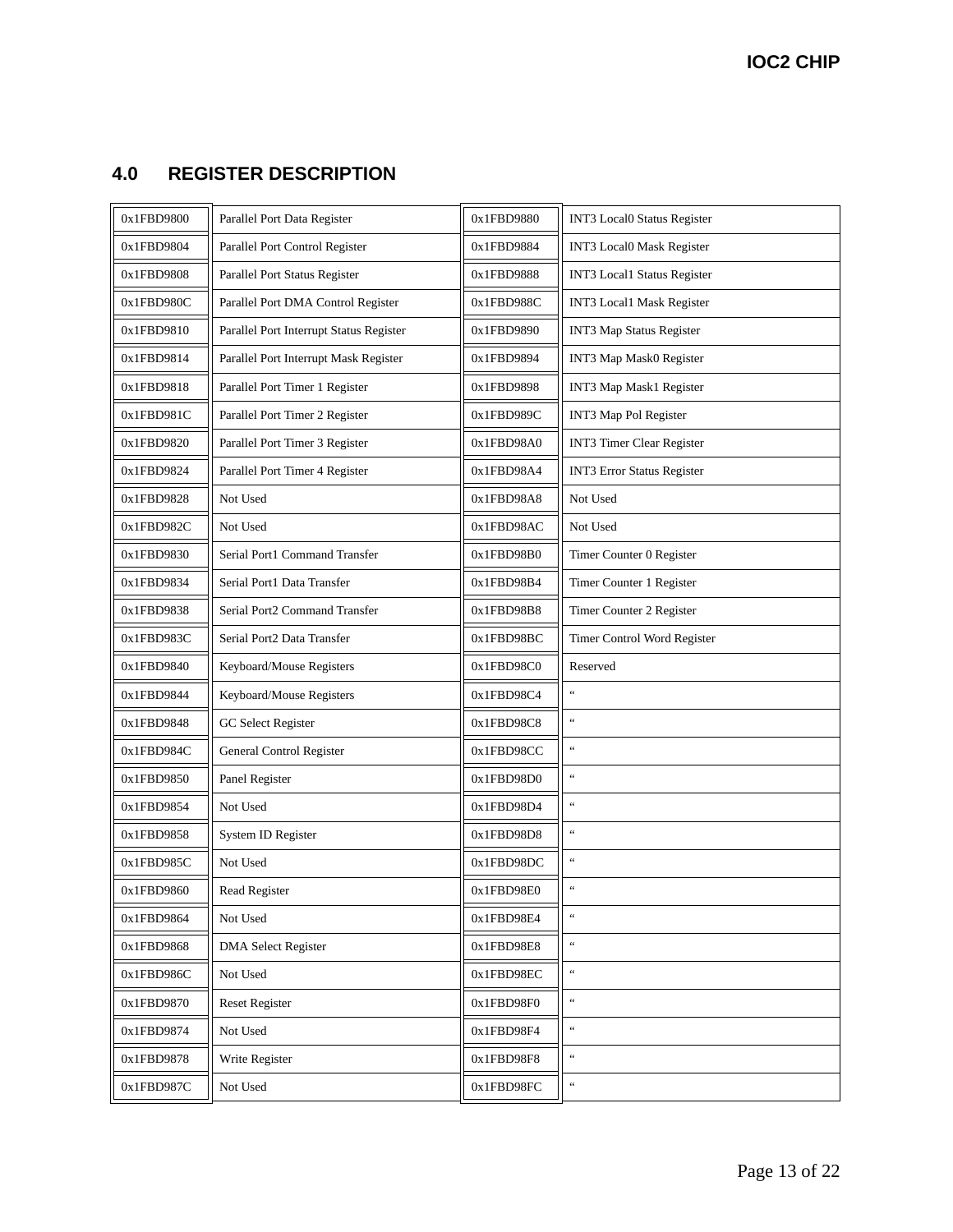The IOC2 registers are selected through IOC\_CS\_N. There are 64 internal registers, which start at the base address of  $0x1fbd9800$  (PBUS CS N<6> only. If a different chip select is used, refer to the HPC3 Specification for the appropriate starting address). The following is a more detailed description of each register.

4.1 SERIAL REGISTERS, addresses 0x1FBD9830-0x1FBD983C

The 85CX30 DUART uses an indirect method of addressing, and requires two operations to read or write a register. The first operation sets the index of the desired register. The second operation actually reads/writes the desired register. In addition, the desired channel and transfer type must be selected through two address lines. Address bit 1 selects the channel in which the read or write operation occurs. A high selects channel 2 and a low selects channel 1. Address bit 0 defines the type of information transferred. A high means data is being transferred and a low indicates a command. See the VTI 85C30 Specification for further information on the register set.

4.2 PARALLEL REGISTERS, addresses 0x1FBD9800-0x1FBD982C

The Parallel Port Macro is identical to the Parallel Interface Chip designed internally by Scott Sellers and John Lin of Silicon Graphics. Section 3 of their specification defines the register set in detail.

4.3 KEYBOARD/MOUSE REGISTERS, addresses 0x1FBD9840-0x1FBD9844

The Keyboard and Mouse Controller is identical to a hard-coded Intel 82C42. The operation of this part, including the individual register descriptions, can be found in the VTI Keyboard Controller excerpt at the end of this specification.

4.4 TIMER REGISTERS, addresses 0x1FBD98B0-0x1FBD98BC

The Timer Macro is a standard Intel 8254 Programmable Interval Timer. The VTI 8254 specification is included at the end, and contains information on the timer registers.

| <b>Bit</b> | Oper | LOCAL0 STATUS REGISTER, address 0x1FBD9880                                                                                         |
|------------|------|------------------------------------------------------------------------------------------------------------------------------------|
|            | R    | Mappable Interrupt 0 Status. (masked by MAP MASK0). A high indicates an active interrupt (not affected by<br>LOCALO MASK setting). |
| 6          | R    | Graphics Interrupt Status. A high indicates an active interrupt (not affected by LOCALO MASK setting).                             |
| 5          | R    | Parallel Port Interrupt Status. A high indicates an active interrupt (not affected by LOCALO MASK setting).                        |
| 4          | R    | MC DMA Done Status. A high indicates an active interrupt (not affected by LOCAL0 MASK setting).                                    |
|            | R    | Ethernet Interrupt Status. A high indicates an active interrupt (not affected by LOCALO MASK setting).                             |
|            | R    | SCSI Channel 1 Interrupt Status. A high indicates an active interrupt (not affected by LOCALO MASK setting).                       |
|            | R    | SCSI Channel 0 Interrupt Status. A high indicates an active interrupt (not affected by LOCAL0 MASK setting).                       |
| $\Omega$   | R    | FIFO Full Interrupt Status. A high indicates an active interrupt (not affected by LOCALO MASK setting).                            |

4.5 INT3 REGISTERS, addresses 0x1FBD9880-0x1FBD98AC

| <b>Bit</b> | Oper      | LOCAL0 MASK REGISTER, address 0x1FBD9884                                                   |
|------------|-----------|--------------------------------------------------------------------------------------------|
| 7:0        | <b>RW</b> | Mappable Interrupt 0 Mask. A low masks the interrupt, which is the default after reset.    |
| h          | <b>RW</b> | Graphics Interrupt Mask. A low masks the interrupt, which is the default after reset.      |
|            | <b>RW</b> | Parallel Port Interrupt Mask. A low masks the interrupt, which is the default after reset. |
|            | <b>RW</b> | MC DMA Done Mask. A low masks the interrupt, which is the default after reset.             |
|            | <b>RW</b> | Ethernet Interrupt Mask. A low masks the interrupt, which is the default after reset.      |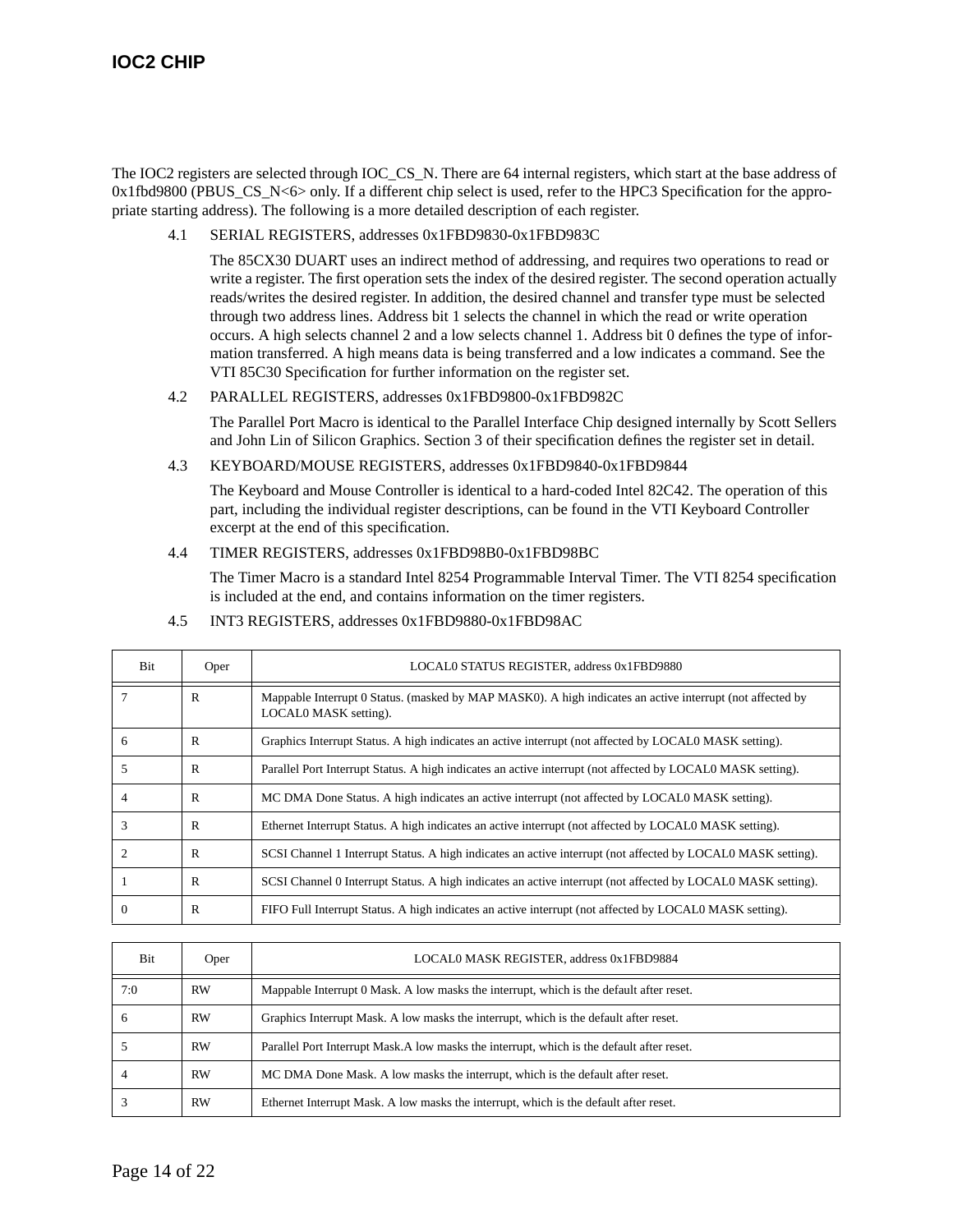| Bit | Oper      | LOCAL0 MASK REGISTER, address 0x1FBD9884                                                    |
|-----|-----------|---------------------------------------------------------------------------------------------|
|     | <b>RW</b> | SCSI Channel 1 Interrupt Mask. A low masks the interrupt, which is the default after reset. |
|     | <b>RW</b> | SCSI Channel 0 Interrupt Mask. A low masks the interrupt, which is the default after reset. |
|     | <b>RW</b> | FIFO Full Interrupt Mask. A low masks the interrupt, which is the default after reset.      |

| <b>Bit</b> | Oper | LOCAL1 STATUS REGISTER, address 0x1FBD9888                                                                                                                                              |
|------------|------|-----------------------------------------------------------------------------------------------------------------------------------------------------------------------------------------|
|            | R    | Vertical Retrace Status. A high indicates an active interrupt (not affected by LOCAL1 MASK setting).                                                                                    |
| 6          | R    | Video Vsync Interrupt Status. A high indicates an active interrupt (not affected by LOCAL1 MASK setting).                                                                               |
| 5          | R    | AC Fail Interrupt Status. A high indicates an active interrupt (not affected by LOCAL1 MASK setting).                                                                                   |
| 4          | R    | HPC DMA Done Status. A high indicates an active interrupt (not affected by LOCAL1 MASK setting).                                                                                        |
| 3          | R    | Mappable Interrupt 1 Status (masked by MAP MASK1). A high indicates an active interrupt (not affected by<br>LOCAL1 MASK setting).                                                       |
|            | R    | General Purpose LOCAL1 $N \ll 2$ Interrupt, active low. This interrupt was unused in INT2.                                                                                              |
|            | R    | Panel Interrupt Status. This interrupt asserts when either PWR_INT_N, UP_INT_N, or DOWN_INT_N activates.<br>A high indicates an active interrupt (not affected by LOCAL1 MASK setting). |
| $\Omega$   | R    | General Purpose LOCAL1 $N < 0$ Interrupt, active low. This interrupt was unused in INT2.                                                                                                |

| <b>Bit</b>                  | Oper      | LOCAL1 MASK REGISTER, address 0x1FBD988C                                                                 |
|-----------------------------|-----------|----------------------------------------------------------------------------------------------------------|
|                             | <b>RW</b> | Vertical Retrace Mask. A low masks the interrupt, which is the default after reset.                      |
| 6                           | <b>RW</b> | Video Vsync Interrupt Mask. A low masks the interrupt, which is the default after reset.                 |
| 5                           | <b>RW</b> | AC Fail Interrupt Mask. A low masks the interrupt, which is the default after reset.                     |
|                             | <b>RW</b> | HPC DMA Done Mask. A low masks the interrupt, which is the default after reset.                          |
|                             | <b>RW</b> | Mappable Interrupt 1 Mask. A low masks the interrupt, which is the default after reset.                  |
| $\mathcal{D}_{\mathcal{L}}$ | <b>RW</b> | General Purpose LOCAL1 N<2> Interrupt Mask. A low masks the interrupt, which is the default after reset. |
|                             | <b>RW</b> | Panel Interrupt Mask. A low masks the interrupt, which is the default after reset.                       |
|                             | <b>RW</b> | General Purpose LOCAL1_N<0> Interrupt Mask. A low masks the interrupt, which is the default after reset. |

| <b>Bit</b> | Oper | MAP STATUS REGISTER, address 0x1FBD9890                                                                                                                                                                        |
|------------|------|----------------------------------------------------------------------------------------------------------------------------------------------------------------------------------------------------------------|
| 7:6        | R    | Mappable Interrupt<7:6> Status. A high bit indicates that the respective interrupt is active. The status not affected<br>by either of the MAP MASK registers, or the polarity setting in the MAP POL register. |
|            | R    | Serial DUART Interrupt Status. A high indicates an active interrupt (not affected by LOCAL1 MASK setting).                                                                                                     |
|            | R    | Keyboard/Mouse Interrupt Status. A high indicates an active interrupt (not affected by LOCAL1 MASK                                                                                                             |
| 3:0        | R    | Mappable Interrupt<3:0> Status. A high bit indicates that the respective interrupt is active. The status not affected<br>by either of the MAP MASK registers, or the polarity setting in the MAP POL register. |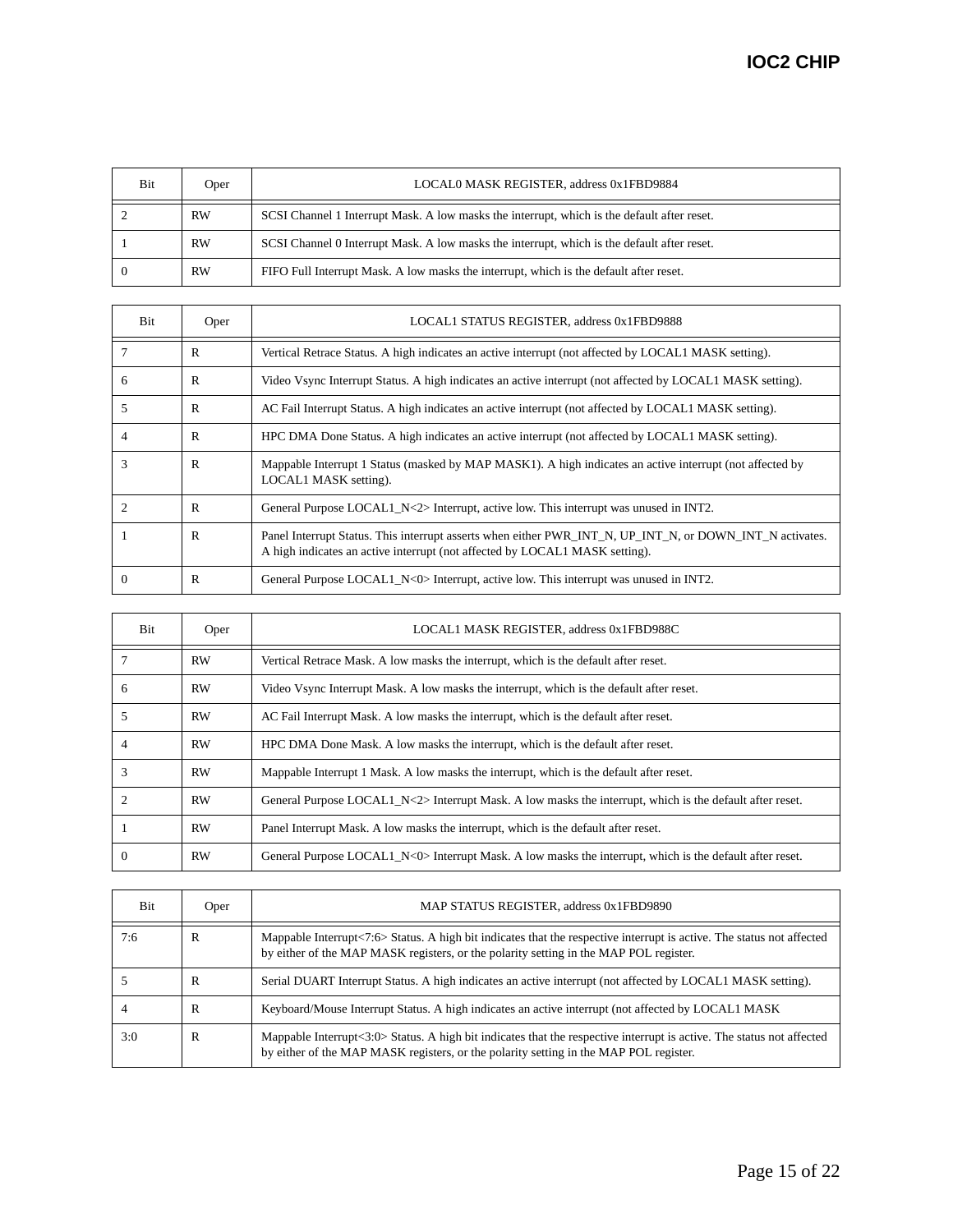| Bit | Oper      | MAP MASK0 REGISTER, address 0x1FBD9894                                                                                                                                                                                                                                                                                                                  |
|-----|-----------|---------------------------------------------------------------------------------------------------------------------------------------------------------------------------------------------------------------------------------------------------------------------------------------------------------------------------------------------------------|
| 7:0 | <b>RW</b> | Mappable Interrupt<7:0> Mask 0. This mask arbitrates which mappable interrupts cause Mappable Interrupt 0 to<br>activate. A low bit masks the respective interrupt, which is the default after reset. Note that bit $\langle 5 \rangle$ is reserved for<br>the Serial DUART, and bit $\langle 4 \rangle$ is reserved for the Keyboard/Mouse Controller. |

| <b>Bit</b> | Oper      | MAP MASK1 REGISTER, address 0x1FBD9898                                                                                                                                                                                                                                                                                                                 |
|------------|-----------|--------------------------------------------------------------------------------------------------------------------------------------------------------------------------------------------------------------------------------------------------------------------------------------------------------------------------------------------------------|
| 7:0        | <b>RW</b> | Mappable Interrupt<7:0> Mask 1. This mask arbitrates which mappable interrupts cause Mappable Interrupt1 to<br>activate. A low bit masks the respective interrupt, which is the default after reset. Note that bit $\langle 5 \rangle$ is reserved for<br>the Serial DUART, and bit $\langle 4 \rangle$ is reserved for the Keyboard/Mouse Controller. |

| Bit | Oper      | MAP POL REGISTER, address 0x1FBD989C                                                                                                                                                                                                                                                                                                                                                                                      |
|-----|-----------|---------------------------------------------------------------------------------------------------------------------------------------------------------------------------------------------------------------------------------------------------------------------------------------------------------------------------------------------------------------------------------------------------------------------------|
| 7:0 | <b>RW</b> | Mappable Polarity Select<7:0>. A high bit selects 'active high' polarity on the respective Mappable Interrupt<7:0><br>input, a low bit select 'active low' polarity, which is the default. Note that bit <5> is reserved for the Serial DUART,<br>and bit $\langle 4 \rangle$ is reserved for the Keyboard/Mouse Controller. Since these are both active low interrupts, their polarity<br>bits should always be set low. |

| Bit | Oper | TIMER CLEAR REGISTER, address 0x1FBD98A0                                                          |
|-----|------|---------------------------------------------------------------------------------------------------|
| 7:2 |      | Not Used                                                                                          |
|     | W    | Timer1 Clear. Writing a '1' to this location resets the Timer1 Interrupt.                         |
|     | W    | Timer <sub>0</sub> Clear. Writing a '1' to this location resets the Timer <sub>0</sub> Interrupt. |

| Bit | Oper         | ERROR STAT REGISTER, address 0x1FBD98A4                     |
|-----|--------------|-------------------------------------------------------------|
| 7:3 |              | Not Used                                                    |
|     | R            | HPC Bus Error Status. A high indicates an active interrupt. |
|     | $\mathbb{R}$ | MC Bus Error Status. A high indicates an active interrupt.  |
|     | R            | EISA Error Status. A high indicates an active interrupt.    |

## 4.6 MISCELLANEOUS REGISTERS, addresses 0x1FBD9848-0x1FBD987C

| Bit | Oper      | GENERAL CONTROL SELECT REGISTER, address 0x1FBD9848                                                   |
|-----|-----------|-------------------------------------------------------------------------------------------------------|
| 7:0 | <b>RW</b> | Configures GEN_CNTL<7:0> as either input, if respective bit is low, or an output, if the bit is high. |

| Bit | Oper      | GENERAL CONTROL REGISTER. address 0x1FBD984C                                                                          |
|-----|-----------|-----------------------------------------------------------------------------------------------------------------------|
| 7:0 | <b>RW</b> | Control Bits<7:0>, can be configured as either an input or output by setting the respective bit of the GC Select Reg. |

| Bit | Oper | FRONT PANEL REGISTER. address 0x1FBD9850                                        |
|-----|------|---------------------------------------------------------------------------------|
|     | R    | Volume Up Hold Status. This bit is low when the 'UP' button is being depressed. |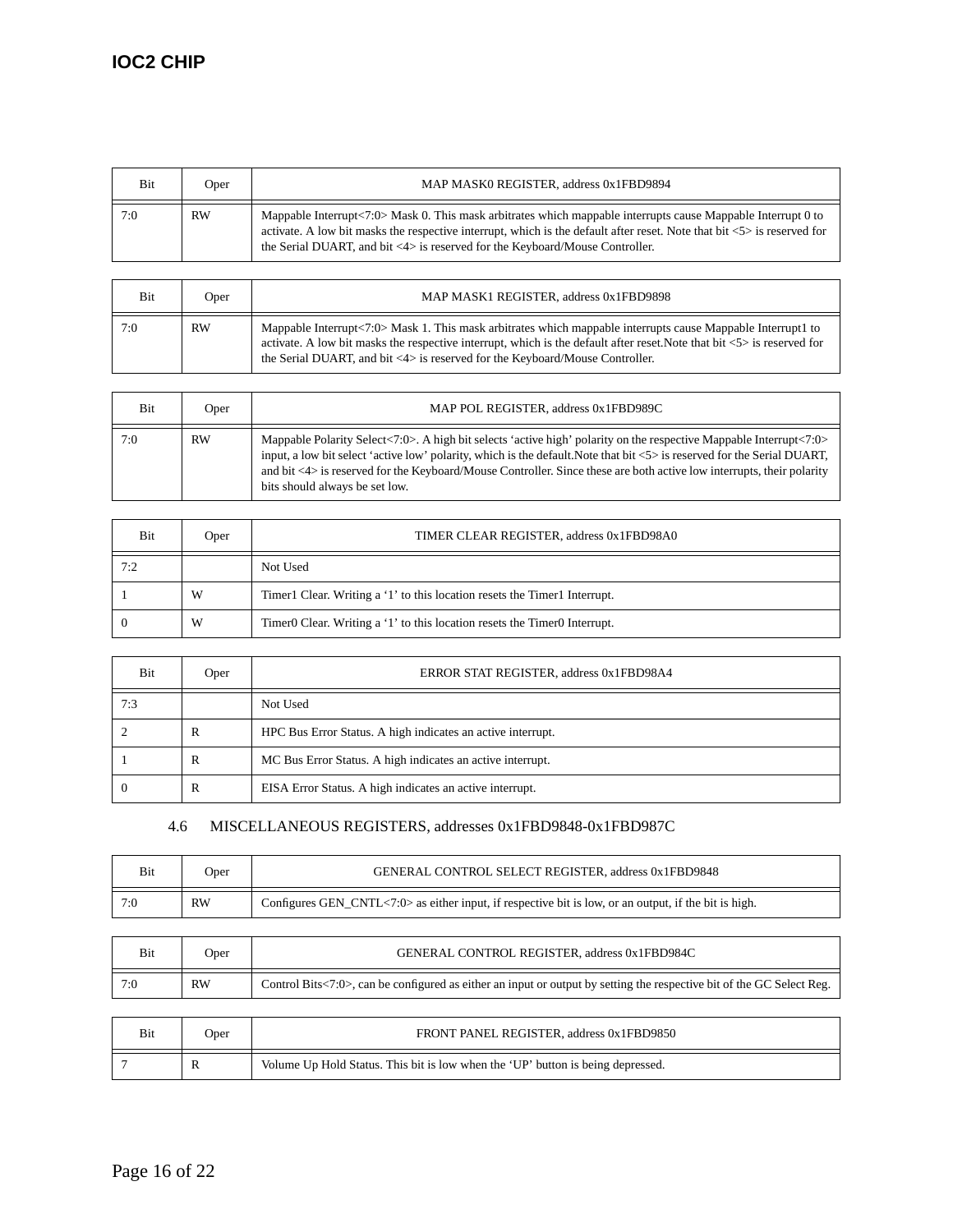| Bit      | Oper      | FRONT PANEL REGISTER, address 0x1FBD9850                                                                                                                                       |
|----------|-----------|--------------------------------------------------------------------------------------------------------------------------------------------------------------------------------|
| 6        | <b>RW</b> | Volume Up Interrupt Status. This interrupt gets latched when the 'UP' button has been pressed, and is active low.<br>Write a '1' to this bit to clear the interrupt.           |
|          | R         | Volume Down Hold Status. This bit is low when the 'DOWN' button is being depressed.                                                                                            |
|          | <b>RW</b> | Volume Down Interrupt Status. This interrupt gets latched when the 'DOWN' button has been pressed, and is<br>active low. Write a '1' to this bit to clear the interrupt.       |
| 3:2      |           | Not Used                                                                                                                                                                       |
|          | R/W       | Power Interrupt Status. The interrupt is asserted and latched when the power button is pressed The Interrupt is<br>active low. Write a '1' to this bit to clear the interrupt. |
| $\Omega$ | R/W       | Power State (active low). When low, the supply is off. When high, the supply is on.                                                                                            |

| Bit | Oper | SYSTEM ID REGISTER, address 0x1FBD9858                          |
|-----|------|-----------------------------------------------------------------|
| 7:5 | R    | Chip Revision. 00\h means a discrete implementation of the IOC. |
| 4:1 | R    | Board Revision.                                                 |
|     | R    | System Type.'0' is Sapphire,'1' is Full House.                  |

| Bit          | Oper | READ REGISTER, address 0x1FBD9860                                                                              |
|--------------|------|----------------------------------------------------------------------------------------------------------------|
|              | R    | Ethernet Link Indicator (active low). A low bit indicates a TP link, a high indicates no link, default to AUI. |
| <sub>6</sub> | R    | Ethernet Power Status. A low indicates no power (open PTC), high indicates $+12V$ power.                       |
|              | R    | SCSI1 Power Status. A low indicates no power (open PTC), high indicates +5V power. (Full House only)           |
|              | R    | SCSI0 Power Status. A low indicates no power (open PTC), high indicates +5V power.                             |
| 3:0          | R    | Not Used.,                                                                                                     |

| Bit      | Oper      | DMA SEL Register, address 0x1FBD9868                                                                                                                                                  |
|----------|-----------|---------------------------------------------------------------------------------------------------------------------------------------------------------------------------------------|
| 7:6      |           | Not Used.                                                                                                                                                                             |
| 5:4      | <b>RW</b> | Serial Port Clock Select. 00\h selects a 10MHz internal clock (default), 01\h selects a 6.67MHz internal clock, and<br>$02\hbox{h}$ or $03\hbox{h}$ selects the external clock input. |
|          |           | Not Used.                                                                                                                                                                             |
|          | <b>RW</b> | Parallel Port DMA Select. A high bit selects the Parallel Port DMA channel. Oh is the default after reset.                                                                            |
|          | <b>RW</b> | ISDN Channel B DMA Select. A high bit selects the Parallel Port DMA channel. Oh is the default after reset                                                                            |
| $\theta$ | <b>RW</b> | ISDN Channel B DMA Select. A high bit selects the Parallel Port DMA channel. Oh is the default after reset                                                                            |

| Bit | Oper      | RESET REGISTER, address 0x1FBD9870                                                                 |
|-----|-----------|----------------------------------------------------------------------------------------------------|
| 7:6 |           | Not Used.                                                                                          |
| 5:4 | <b>RW</b> | LED bits, cleared after reset.                                                                     |
|     |           | ISDN Reset. Set low to reset ISDN, high for normal operation. Cleared after reset. (Guinness only) |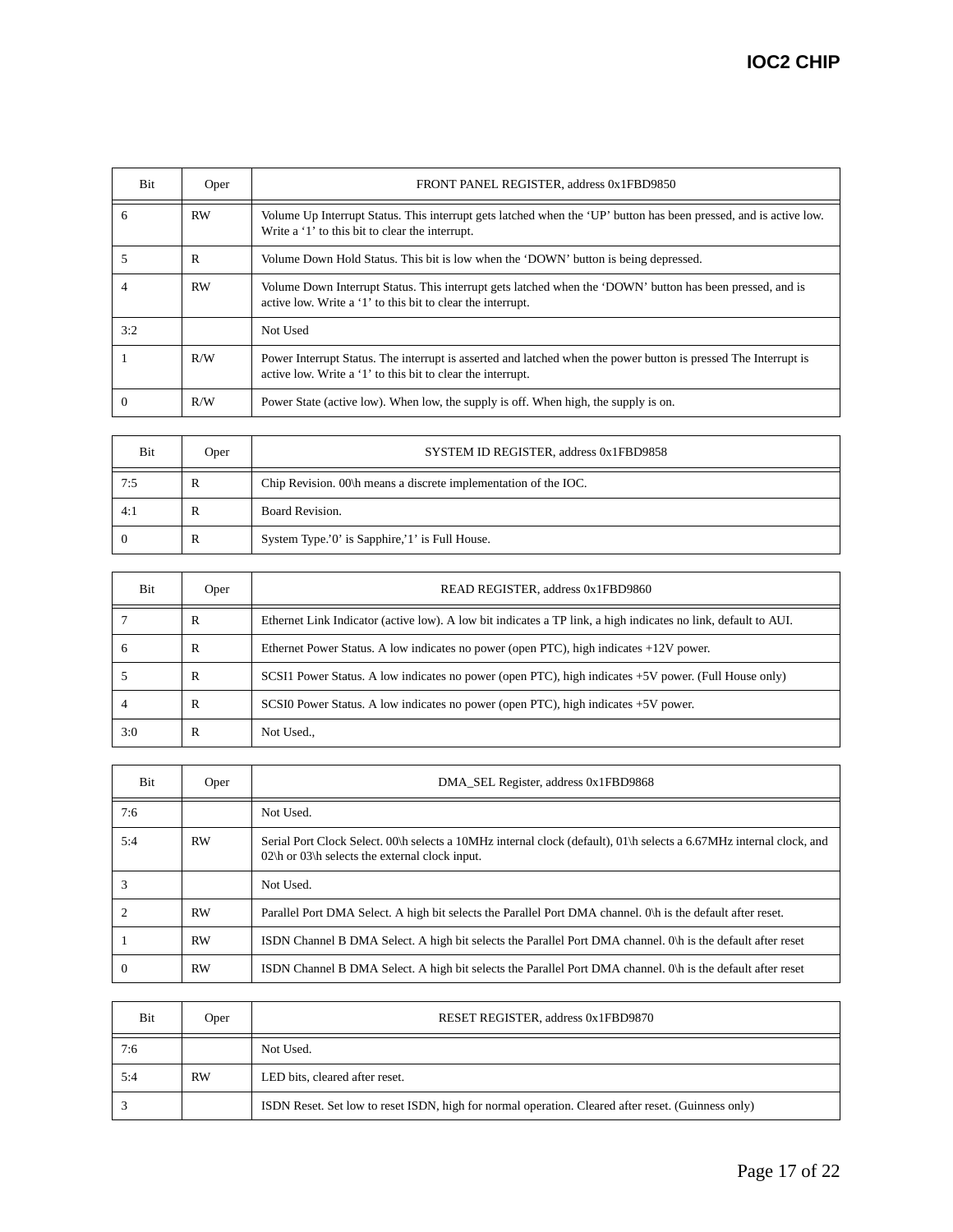| Bit | Oper      | RESET REGISTER, address 0x1FBD9870                                                                                   |
|-----|-----------|----------------------------------------------------------------------------------------------------------------------|
|     | <b>RW</b> | EISA Reset. Set low to reset EISA, high for normal operation. Cleared after reset. (Full House only).                |
|     | <b>RW</b> | Keyboard/Mouse Reset. Set low to reset Keyboard/Mouse Controller, high for normal operation. Cleared after<br>reset. |
|     | <b>RW</b> | Parallel Port Reset. Set low to reset the Parallel Port, high for normal operation. Cleared after reset.             |

| <b>Bit</b>     | Oper      | WRITE REGISTER, address 0x1FBD9878                                                                                                                                       |
|----------------|-----------|--------------------------------------------------------------------------------------------------------------------------------------------------------------------------|
| 7              | RW        | Margin High. Set low for normal $+5V$ operation, high to step supply up to $+5.5V$ . Cleared at reset.                                                                   |
| 6              | <b>RW</b> | Margin Low. Set low for normal +5V operation, high to step supply down to +4.5V. Cleared at reset.                                                                       |
| 5              | RW        | UART1 PC Mode. Set low to configure Port1 for RS422 Mac mode, high to select RS232 PC mode. Cleared at<br>reset.                                                         |
| 4              | RW        | UART2 PC Mode. Set low to configure Port 2 for RS422 Mac mode, high to select RS232 PC mode. Cleared at<br>reset.                                                        |
| 3              | RW        | Ethernet Auto Select (active high). Set low for manual mode, high to have LXT901 automatically select TP or AUI<br>based on link integrity. Cleared at reset.            |
| $\overline{c}$ | <b>RW</b> | Ethernet Port Select. Set low for TP, high for AUI. This setting is only used when Auto Select is in manual mode.<br>Cleared at reset.                                   |
|                | RW        | Ethernet UTP/STP select. Set low to select 150 ohm termination for shielded TP (default), set high to select 100<br>ohm termination for unshielded TP. Cleared at reset. |
| $\Omega$       | RW        | Ethernet Normal Threshold (NTH) select. Set low to select the normal TP squelch threshold (default), high to<br>reduce the threshold by 4.5 dB (set low when reset).     |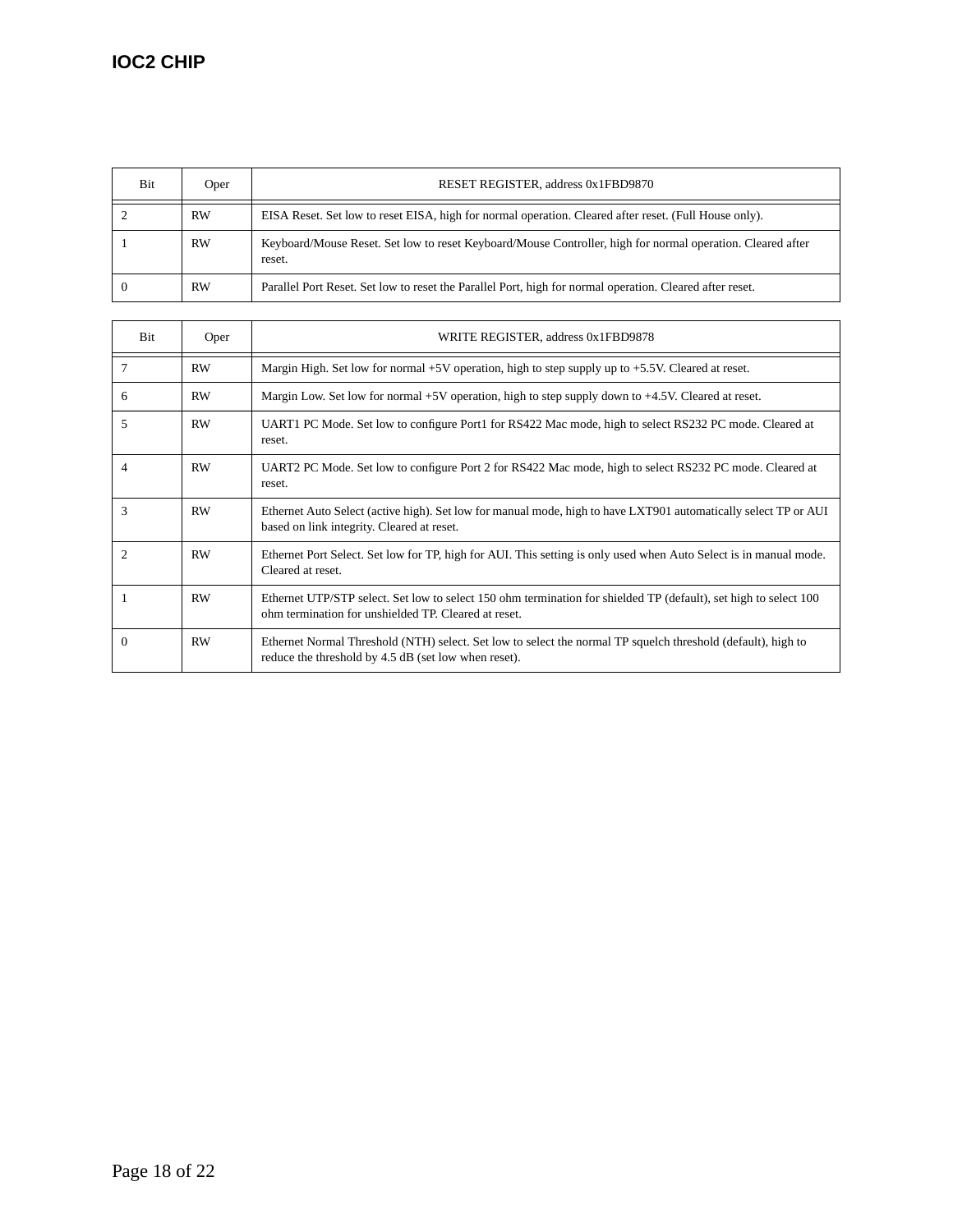### **5.0 AC TIMING**

5.1 P Bus Timing

The Pbus timing was based around the V85CX30, since it had the most stringent requirements. By meeting the 85CX30 timing requirements, the timing requirements are met for all other macros.

 $TsA(wr) > 35$ ns, currently 56ns  $ThA(wr) > 0$ ns  $TsA(rd) > 50$ ns, currently 56ns

 $ThA(rd) > 0$ ns

 $Tl(rd) > 125$ ns, currently 180ns  $Tl(wr) > 180$ ns, currently 180ns

 $TsD(wr) > 22ns$ , currently 32ns  $ThD(wr) > 0$ ns

Based on the above data and the diagram on the following page, P2 should be 2 cycles, or 60ns. P3 should be 180ns or 6 cycles. P4 should be 30ns, or 1 cycle. P1, which is the time between chip selects, should be greater than 500ns. All of these times are based on a 33MHz GIO bus speed.

Below are some important delays internal to IOC2:

Thd from P\_DATA after RD\_N : 4.5ns Tpd from RD\_N to P\_DATA : 53.5ns Tpd from RD\_N to internal read stobes : 5.88ns Tpd from IOC\_CS\_N to internal chip selects : 10.5ns Tpd from P\_ADDR to internal address lines : 5.8ns

Tpd from IOC\_CS to 85CX30 chip select : min 22ns, max 95ns Tsu from P\_DATA to WR\_N : min 21ns, max 98ns (note: the above delays are needed to meet the 85CX30 timing requirements. See the VTI C8530 and the Zilog Z85230 specifications for more detail.)

#### 5.2 Power Control

The power control functionality was described in section 2.6.1. The accompanying timing diagram follows.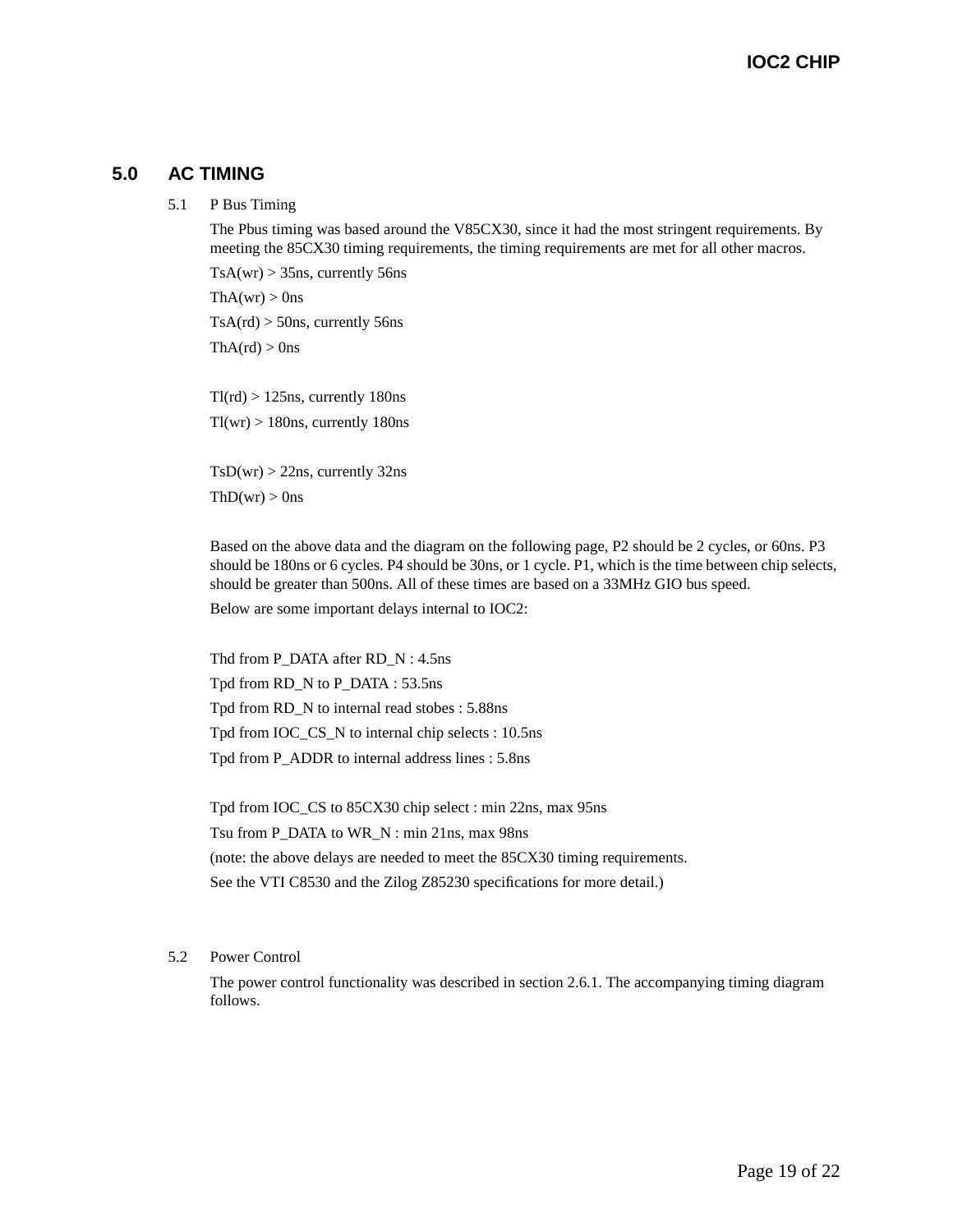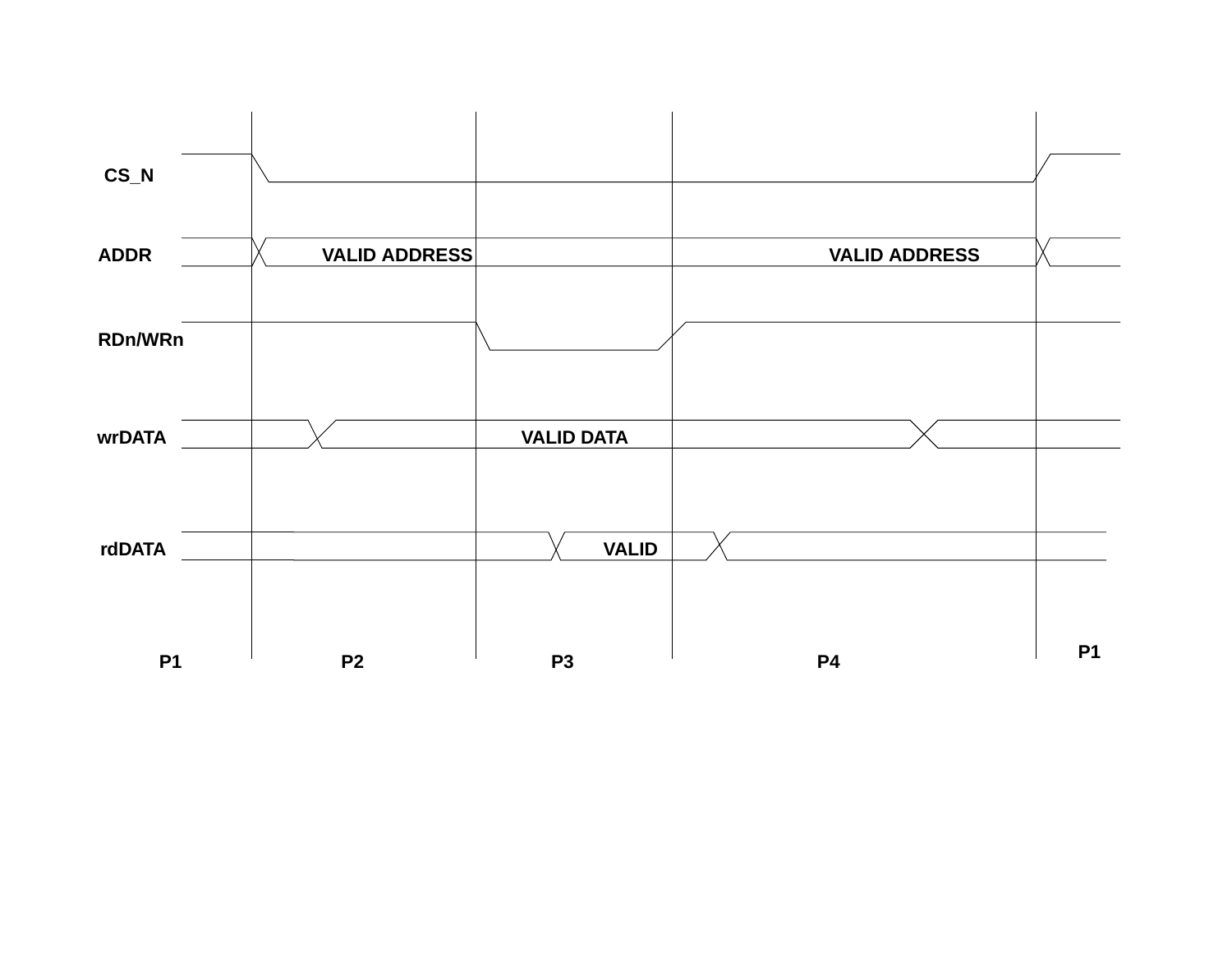